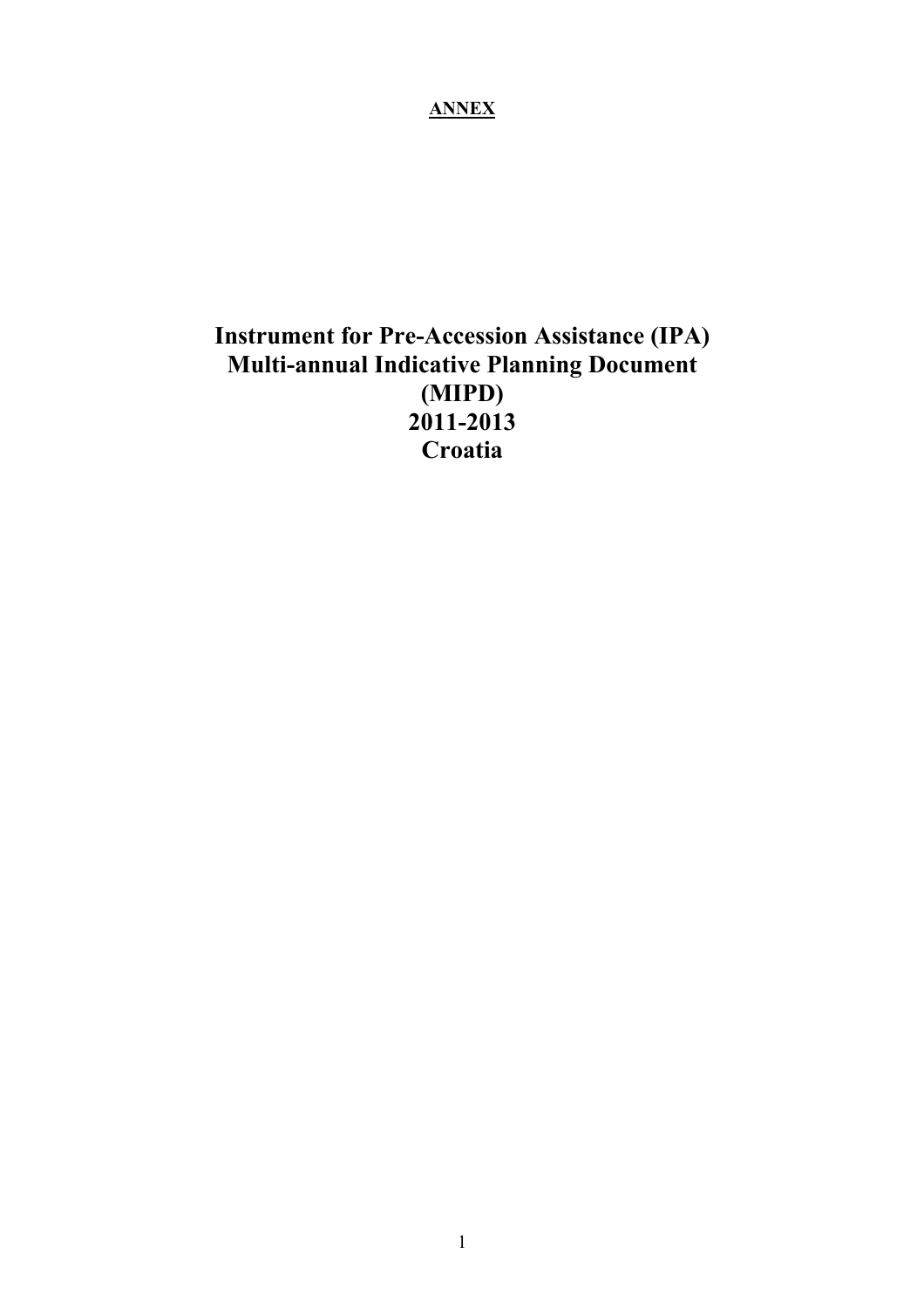## **TABLE OF CONTENTS**

| 1.     |  |
|--------|--|
| 2.     |  |
| 2.1.   |  |
| 2.2.   |  |
| 2.3.   |  |
| 2.4.   |  |
| 2.5.   |  |
| 2.6.   |  |
| 3.     |  |
| 3.1.   |  |
| 3.1.1. |  |
| 3.1.2. |  |
| 3.1.3. |  |
| 3.1.4. |  |
| 3.2.   |  |
| 3.2.1. |  |
| 3.2.2. |  |
| 3.2.3. |  |
| 3.2.4. |  |
| 3.3.   |  |
| 3.3.1. |  |
| 3.3.2. |  |
| 3.3.3. |  |
| 3.3.4. |  |
| 3.4.   |  |
| 3.4.1. |  |
| 3.4.2. |  |
| 3.4.3. |  |
| 3.4.4. |  |
| 3.5.   |  |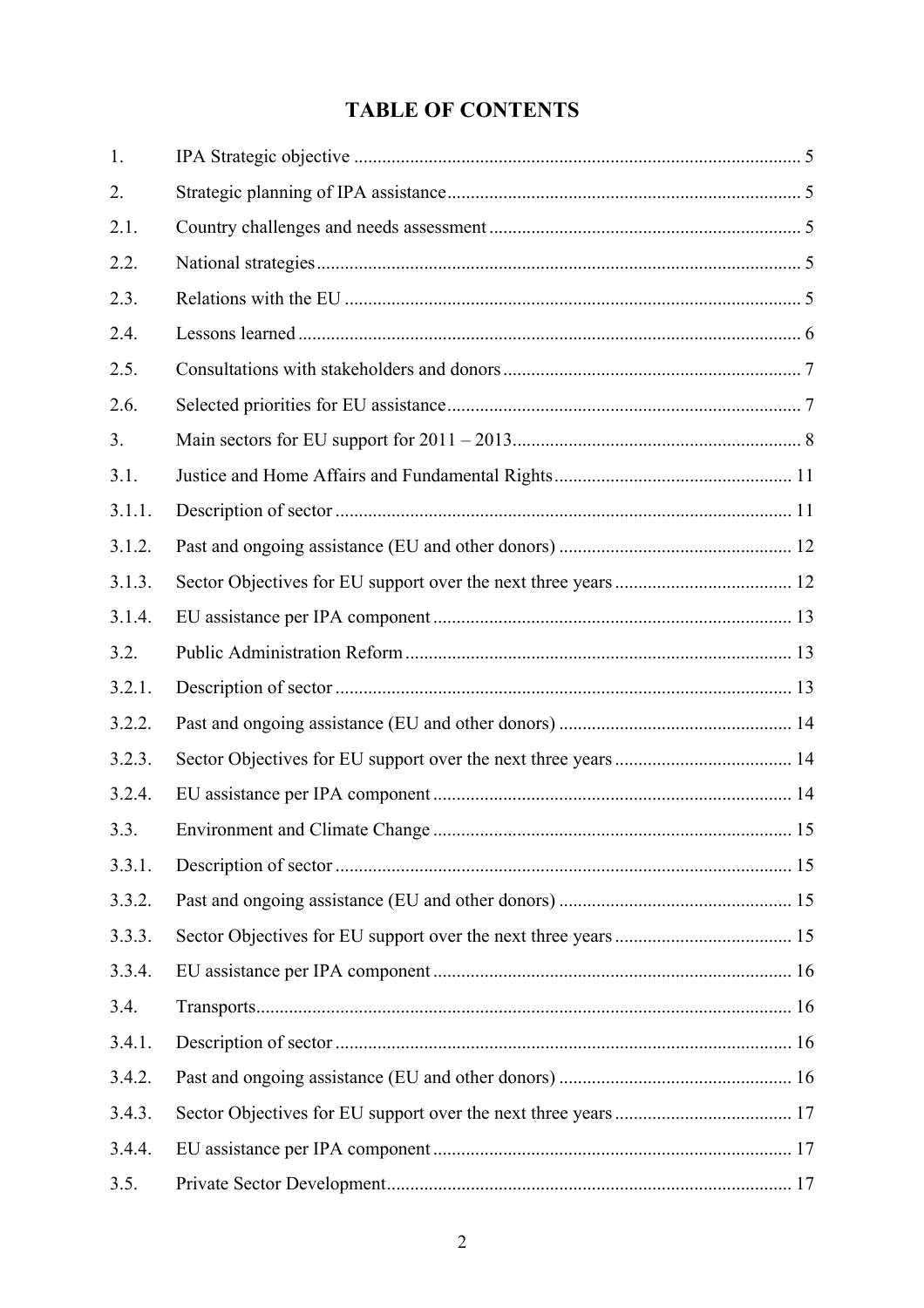| 3.5.1. |  |
|--------|--|
| 3.5.2. |  |
| 3.5.3. |  |
| 3.5.4. |  |
| 3.6.   |  |
| 3.6.1. |  |
| 3.6.2. |  |
| 3.6.3. |  |
| 3.6.4. |  |
| 3.7.   |  |
| 3.7.1. |  |
| 3.7.2. |  |
| 3.7.3. |  |
| 3.7.4. |  |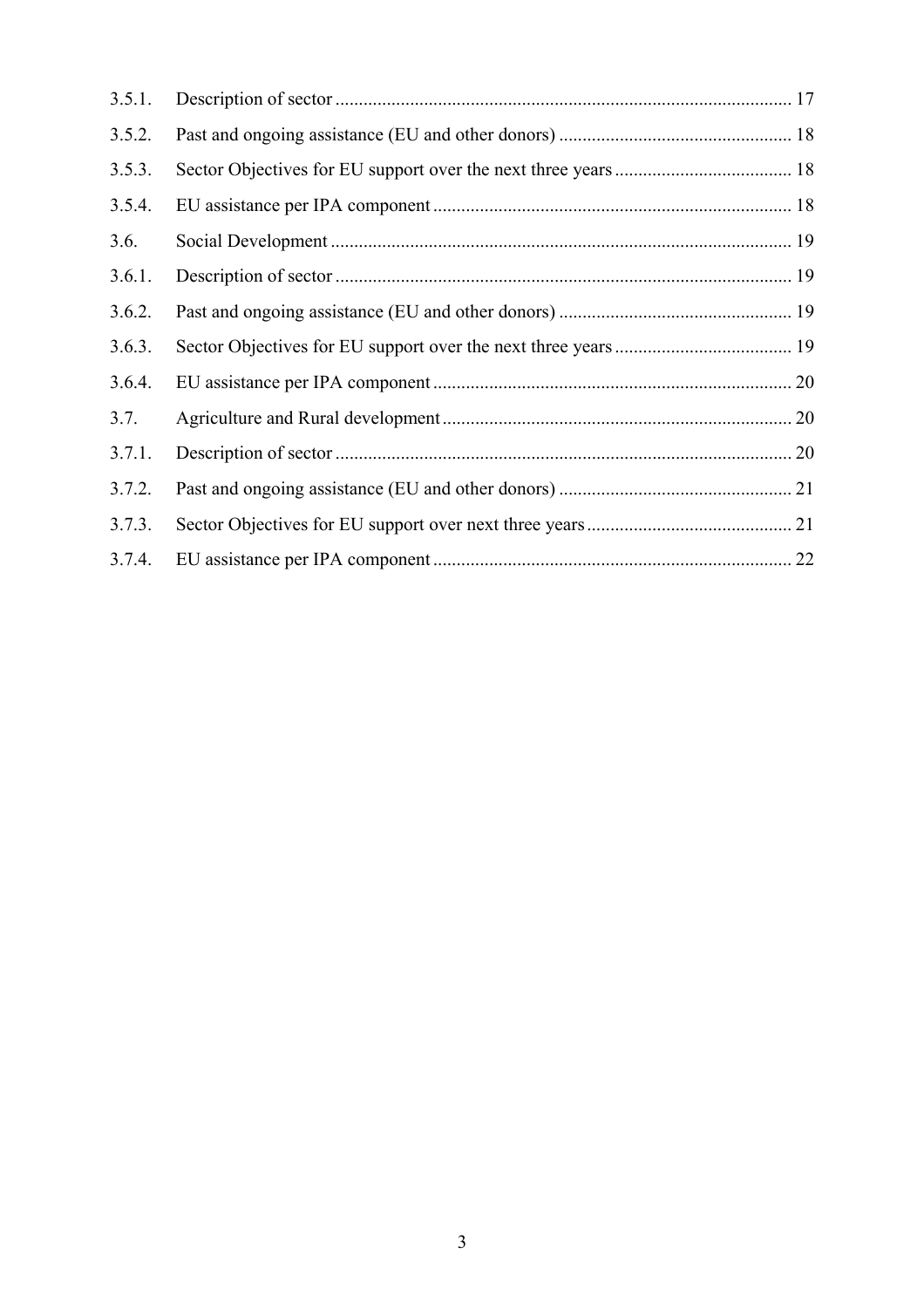### **Executive summary**

The purpose of this Multi-Annual Indicative Planning Document (MIPD) is to set out the EU's priorities for assistance to Croatia for the programming period 2011-2013. It is based on the needs identified in the Accession Partnership of Croatia, as well as in the latest Progress Report and in Croatia's own strategies. The Government of Croatia, local stakeholders, EU Member States and other donors have been consulted in the design of this MIPD.

The Commission has taken a number of steps to enhance the strategic nature of this process over the last few years and to strengthen the link between the priorities established in the progress reports and the programming of assistance. To better illustrate this focus, and to strengthen ownership by the beneficiary countries, where possible under the lead of the national authorities, the Commission will increase its use of a sector-based<sup>1</sup> logic in its planning of pre-accession assistance.

To increase the impact of IPA assistance and to give greater focus to achievable results, the Commission has decided to concentrate its efforts on targeted sectors. A sector approach will facilitate cooperation among donors and beneficiaries, eliminating duplication of efforts and leading to greater efficiency and effectiveness. This in turn should allow all stakeholders to focus increasingly on the impact of our combined efforts.

To date, the number of fully fledged sector programmes developed by IPA beneficiary countries is limited. Nonetheless, by beginning to focus increasingly on priority sectors now, the Commission can better support the development of such programmes on which the EU and other donor assistance can then be based.

According to the Enlargement Strategy and Main Challenges 2010—2011 and 2010 Progress Report<sup>2</sup>, Croatia needs to consolidate reforms in the field of judiciary and fundamental rights. Regarding public administration reform, considerable further efforts are needed to finalise the legal framework and to implement it efficiently across the board. Croatia needs to sustain efforts to fully establish the administrative structures required for the management and control of EU funds.

Therefore, the priorities selected for the period covered by this MIPD aim at supporting the strengthening of the rule of law, public administration reform, and preparation for the implementation of the EU cohesion and agriculture and rural development policies, the latter supporting investments in infrastructures and boosting competitiveness in order to alleviate the impact of the financial crisis. To achieve these priorities, the Commission will focus its assistance primarily on the following sectors: Justice and Home Affairs and Fundamental Rights, Public Administration Reform, Environment and Climate Change, Transports, Private Sector Development, Social Development, Agriculture / Rural Development.

 $\frac{1}{1}$ <sup>1</sup> Or programme-based approach where the selected priorities span across sectors  $\frac{2}{5}$ 

Enlargement Strategy and Main Challenges 2010-2011, COM(2010) 660 of 9 November 2010, [http://ec.europa.eu/enlargement/press\\_corner/key-documents/reports\\_nov\\_2010\\_en.htm](http://ec.europa.eu/enlargement/press_corner/key-documents/reports_nov_2010_en.htm)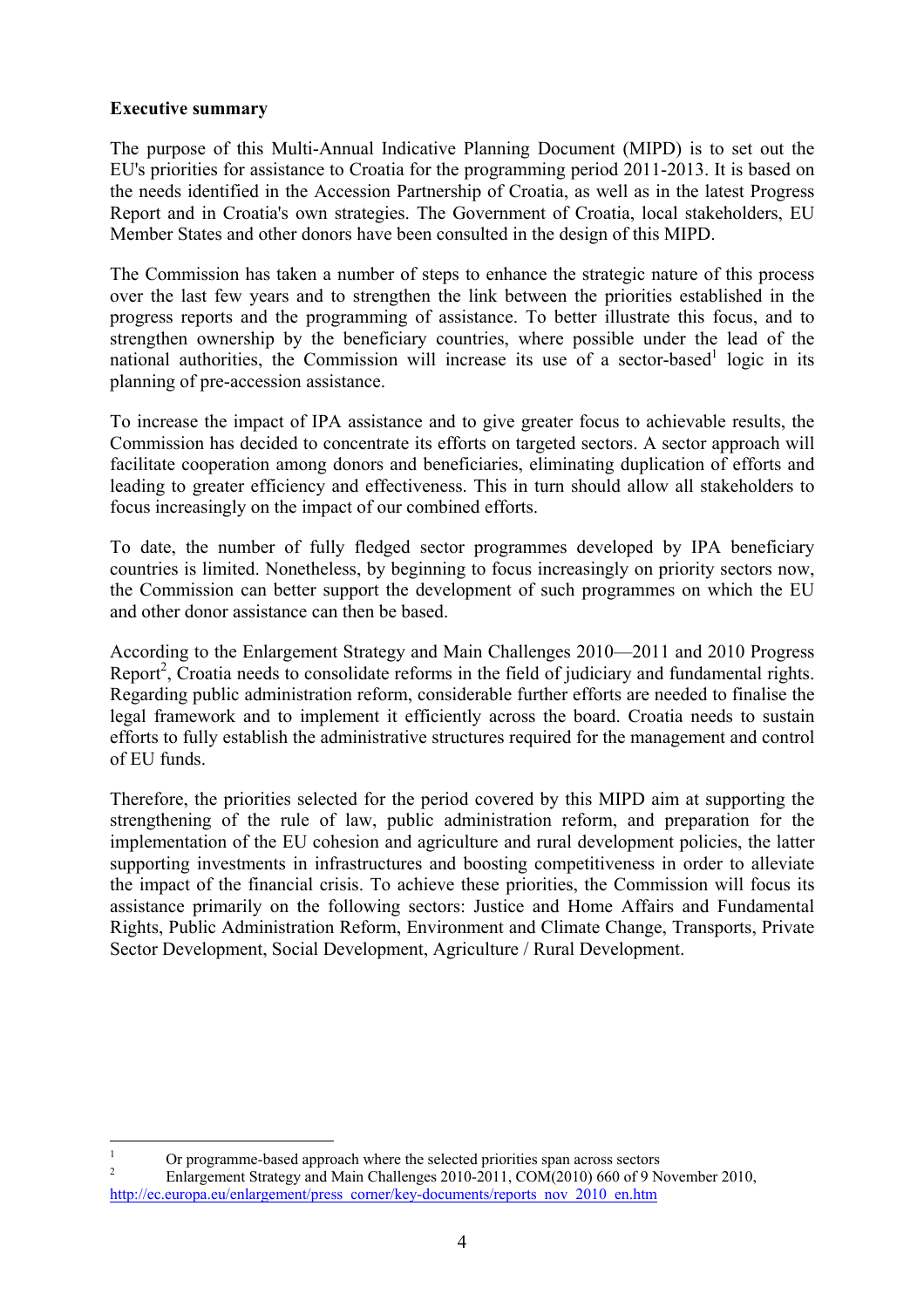## <span id="page-4-0"></span>**1. IPA STRATEGIC OBJECTIVE**

The overall objective of EU financial assistance to Croatia is to support its efforts for reform and towards compliance with EU law in order that it may become fully prepared to take on the obligations of membership in the European Union.

The "Europe 2020" agenda offers the enlargement countries an important inspiration for reforms. Croatia is invited to consider the priorities of the strategy and adapt its main challenges in the national context. The enlargement policy also supports the "Europe 2020" strategy by extending the internal market and enhancing cooperation in areas where cross border cooperation is key.

## <span id="page-4-2"></span><span id="page-4-1"></span>**2. STRATEGIC PLANNING OF IPA ASSISTANCE**

## **2.1. Country challenges and needs assessment**

According to the **Enlargement Strategy 2010—2011**, Croatia needs to consolidate reforms in the field of judiciary and fundamental rights. Regarding public administration reform, considerable further efforts are needed to finalise the legal framework and to implement it efficiently across the board. Croatia needs to sustain efforts to fully establish the administrative structures required for the management and control of EU funds.

The Enlargement Strategy underlined the importance of civil society being able to play its role in a participatory democracy. The "*Civil Society Facility*" (CSF), financed under both the IPA Multi-beneficiary and the IPA national programmes, was set up as the tool to financially support the development of civil society. The CSF includes actions to strengthen freedom of expression, as it represents a basic precondition for a functioning democracy.

#### <span id="page-4-3"></span>**2.2. National strategies**

Croatia's own needs and priorities in the framework of the accession process are presented in the "**Program of the Government of the Republic of Croatia for assumption and implementation of the** *acquis*". This document describes under the political, economic and acquis criteria the achievements as well as the plans for the adoption of legislation and the administrative capacity building measures, including the identification of the competent authority, the implementation deadline and the planned budgetary funds.

Croatia has adopted a number of **sectoral strategies**. In particular, IPA Components III, IV and V are available to Croatia since 2007 and operate on the basis of sectors, in view of preparing Croatia for the future management of EU Structural and Rural Development funds.

## <span id="page-4-4"></span>**2.3. Relations with the EU**

Croatia has made steady progress towards meeting the criteria for membership since starting accession negotiations in October 2005. As of 22 December 2010, 28 out of 35 chapters have been provisionally closed.

The EU provides guidance to the authorities on reform priorities through the Accession Partnership which was last updated in February 2008. Progress on these reform priorities is monitored through the bodies of the Stabilisation and Association Agreement (SAA).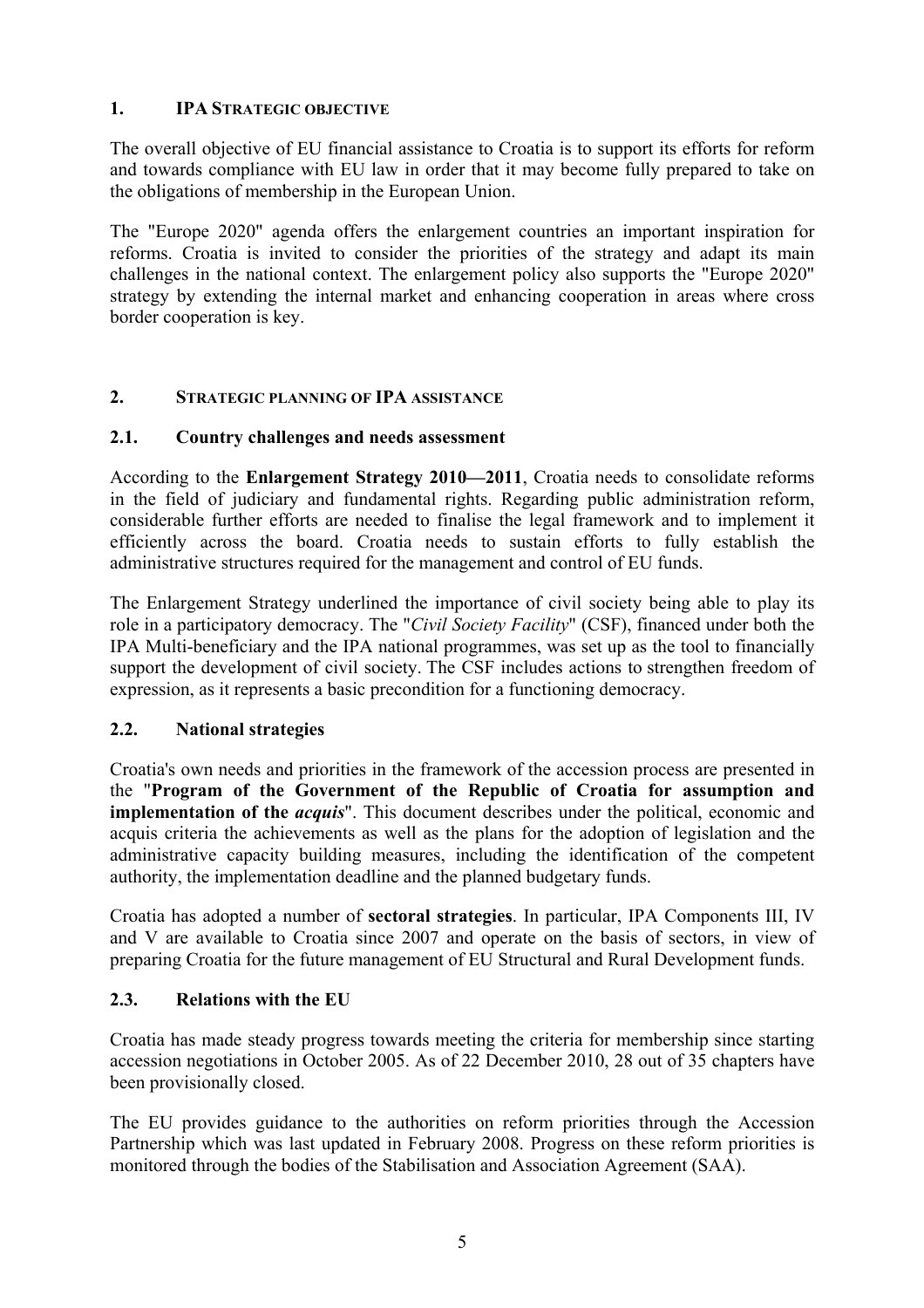#### <span id="page-5-0"></span>**2.4. Lessons learned**

The effective implementation of IPA programmes under Components I to IV could only start once the "decentralised management of assistance", namely implementation by the Croatian authorities themselves, was decided by the Commission at the end of 2008. As regards IPA Component V, the setting up of decentralised management of assistance requires more time as, for this Component, differently from the other ones, the Commission does not operate any *ex ante* controls on the implementation. This process started in 2009 and is expected to continue during 2011.

Given its advanced stage of membership preparation, the strategy for the latest **IPA Component I** programmes was to focus on remaining assistance needs relevant for assuming membership obligations. Most of IPA funding is delivered through institution building activities, whereas investments amount to the remaining third of the IPA allocation. Regarding *institution building*, the twinning instrument continues to be the preferred implementation modality for all transposition or legal approximation-related projects where the relevant expertise lies within the Member States. *Investments* are related to the growing importance of administrative strengthening priorities over the sheer alignment with the *acquis,* and the increasing emphasis on post-accession objectives.

In designing annual IPA programmes, careful account is taken of the "lessons learned" from projects programmed in previous years, notably as described in the thematic *Public Administration Reform3* evaluation and in the *Country Programme Interim Evaluation4* carried out by the Commission in 2009.

Issues that in the past affected the achievement of project purposes were increasingly addressed under IPA, as compared to PHARE. More attention was paid to conditionality and sequencing, since the programming stage, and the need to assess the complementarity with past and ongoing projects to avoid any overlaps in the delivery of financial assistance. Most IPA projects are to a various extent follow-up of previous initiatives (e.g. under CARDS and PHARE) or precursors for new ones. Measures were deployed to improve the administrative implementability of projects and compress the length of the preparatory phase. Where required, measures were adopted to enhance the involvement of decision-makers in the execution of projects, and to facilitate inter-institutional coordination.

According to the 2009 *Country Programme Interim Evaluation*, a precise measurement of the effectiveness of pre-accession assistance is often hampered by the unavailability of indicators, but, in general, completed projects have delivered the expected results, and the prospects for almost completed ones are fairly positive. Prospects for impact are generally positive, with some qualifications. Actions aimed at achieving alignment with specific *acquis* requirements sometimes provided a decisive contribution to the opening or closing of negotiations in certain chapters. The impact of assistance aimed at strengthening the public administration is more difficult to assess, because structural changes take longer to generate and more often suffer from the lack of systematic evidence. Therefore, in the future programming, more attention should be devoted to these aspects.

As regards **IPA Component III**, "Regional Development", lessons have been learned during the preparation and implementation of infrastructural projects co-financed by the Instrument

 $\frac{1}{3}$  Supporting Public Administration Reform in Croatia – Thematic Evaluation of EU and other support, MWH Consortium, June 2009. 4 *2009 Country Program Interim Evaluation of EU Pre-accession Assistance to Croatia*, Economisti

Associati, draft report of 22 December 2009, final report of 12 March 2010.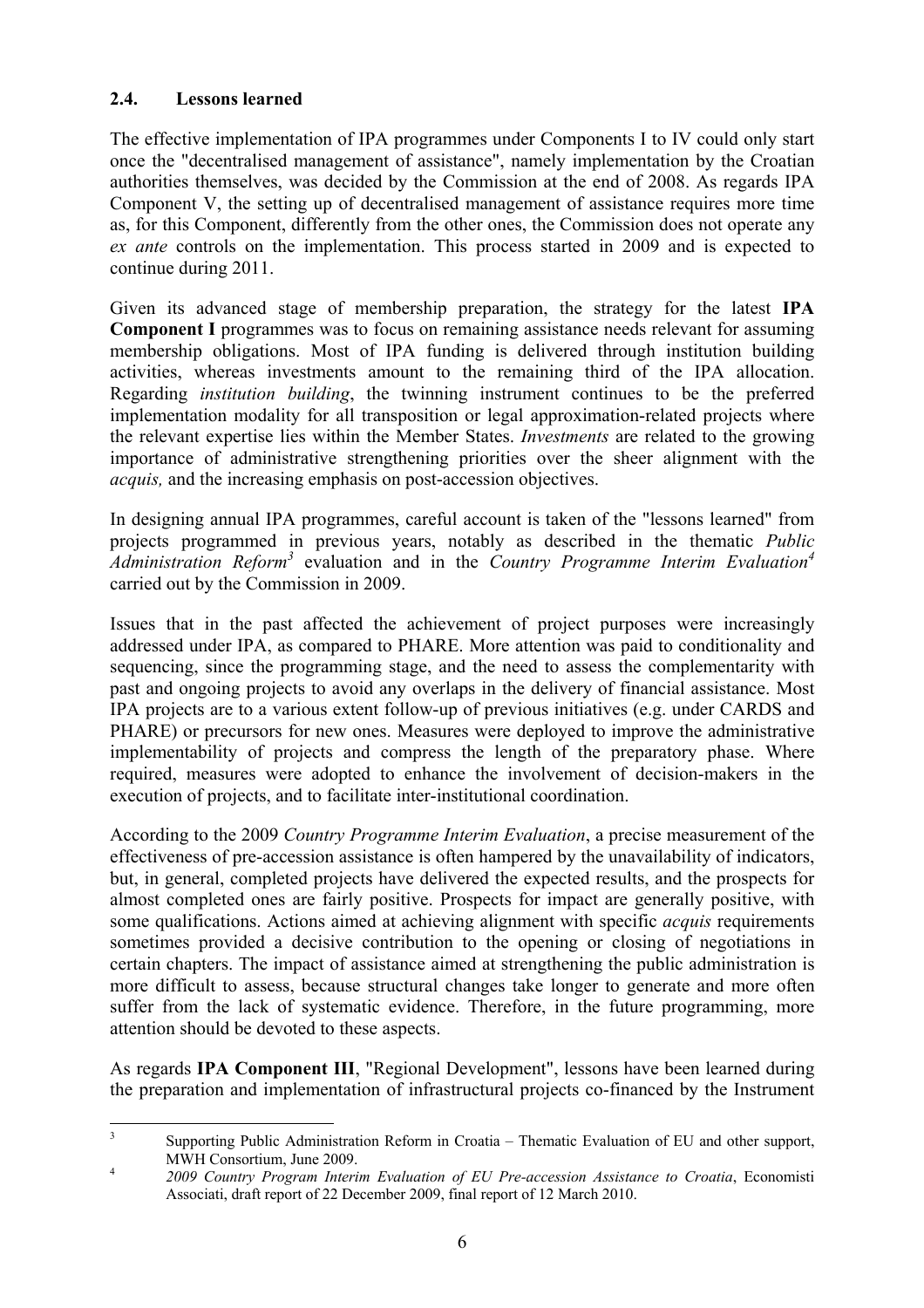for Structural Policies for Pre-Accession - ISPA (and partly by IPA). Project preparation is a complex process which requires significant time and human resources, especially in case of large infrastructure projects. Investment projects require the complex expertise by all involved stakeholders. The delays in project implementation start very often already in the procurement procedure. Experience has also proven that the adequate preparation of a project is of the outmost importance for the later stages. The risk of delays or failures in implementation is higher in inadequately prepared projects. The lessons learned showed that there is a need to enhance the capacity of all relevant stakeholders in project preparation and implementation. Technical assistance has been programmed under Component I and III of IPA to assist with these tasks.

The implementation of **IPA Component IV**, "Human Resources Development" started in 2009. The conferral of management powers for the implementation of the Human Resources Development programme was approved in December 2008, which paved the way for the effective kicking-off of the implementation activities in March 2009. Since 2009, the key priority has been the selection, approval and implementation of operations, and the absorption of the available funding. Up to 31 December 2010 the tenders for all 8 grant schemes have been launched and contracts for 7 grant schemes have been signed, which is an important step in terms of preparations for the European Social Fund. Operational programme Human Resource Development has been revised and adopted on 23 November 2010. Despite the good progress in the contracting of grant schemes, IPA Component IV is facing some delays. Lessons learned from the project preparation phase point out that Croatia needs to take into consideration staffing issue and administrative capacity problem.

The implementation of projects from the first two accredited measures under **IPA Component V**, "Rural Development", started in 2010. The small number of applications received from the calls shows that Croatia needs to intensify its efforts in dealing with obstacles to participation in the programme and to increase potential beneficiaries' interest. At the same time, the Croatian authorities have also strongly focused on the preparation of procedures for conferral of management powers for the remaining five programme measures. Although progress in preparations could be observed, the delays in implementation that were still persisting by the end of 2009 put at risk the funds allocated for 2007 and 2008. According to the budgetary rule " $n+3$ ", these funds will have to be de-committed if not spent by the end of 2011. Therefore in the future all efforts should be oriented towards further conferral of management and calls for applications.

## <span id="page-6-0"></span>**2.5. Consultations with stakeholders and donors**

The Commission, together with the support of the EU Delegation in Zagreb, organised in November 2010 consultations on this MIPD with the National IPA Coordinator (NIPAC), as well as of EU Member States' embassies, local branches of International Financing Institutions (IFIs) and Civil Society Organisations (CSOs).

## <span id="page-6-1"></span>**2.6. Selected priorities for EU assistance**

This MIPD 2011-2013, while strengthening the sector approach, builds on the strategic planning of the MIPD 2009-2011 of 9 July  $2009<sup>5</sup>$  which remains largely relevant and was established in line with the Accession Partnership of 12 February 2008 and the ongoing accession negotiations.

 $\frac{1}{5}$ 

Multi-annual Indicative Planning Document (MIPD) 2009-2011, C(2009)5371 of 9 July 2009, http://ec.europa.eu/enlargement/pdf/mipd\_croatia\_2009\_2011\_en.pdf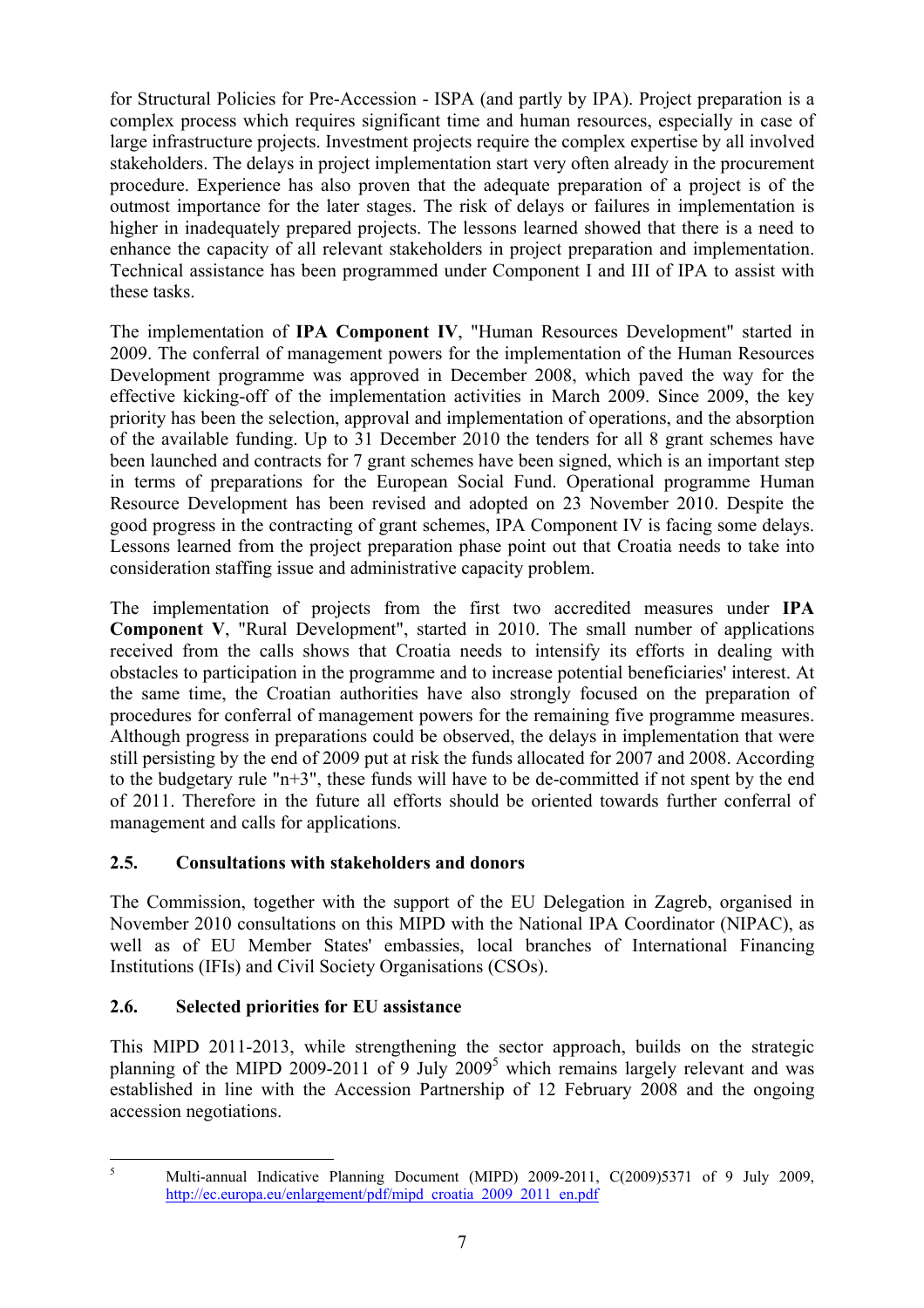The needs assessment for EU financial assistance takes into account Croatia's "Program of the Government of the Republic of Croatia for assumption and implementation of the acquis communautaire" and relevant national sectoral strategies.

EU funds may support, as appropriate, Croatia's efforts to comply with the requirements related to the "transition periods" which are requested by the Croatian authorities in the context of accession negotiations of the various chapters. Pre-accession assistance may also be programmed in views of preparations for a possible "Transition Facility" and "Schengen Facility".

The strategy for EU financial assistance is to directly support Croatia's pre-accession preparations for joining the EU, thus contributing, on a wider scale, to the "**Europe 2020** – the European strategy for smart, sustainable and inclusive growth". As highlighted in the Enlargement Strategy, closer integration through the enlargement process helps the EU to achieve its objectives in a number of areas which are key to economic recovery and sustainable growth, including energy, transport, the protection of the environment and efforts to address climate change. The strategy also guides the reform efforts in Croatia.

According to the **Enlargement Strategy**, Croatia needs to consolidate reforms in the field of judiciary and fundamental rights. Regarding public administration reform, considerable further efforts are needed to finalise the legal framework and to implement it efficiently across the board. Croatia needs to sustain efforts to fully establish the administrative structures required for the management and control of EU funds.

The economic crisis has affected all enlargement countries. Croatia was heavily affected. The EU, together with IFIs, helps alleviate the impact of the crisis. IPA assistance supports investment in infrastructure and competitiveness. The Western Balkans Investment Framework (WBIF) plays an important role in mobilising funds for large infrastructure projects.

Therefore, the priorities selected for the period covered by this MIPD aim at supporting the strengthening of the rule of law, public administration reform, and preparation for the implementation of the EU's cohesion and agriculture and rural development policies, the latter supporting investments in infrastructures and boosting competitiveness in order to alleviate the impact of the financial crisis.

#### <span id="page-7-0"></span>**3. MAIN SECTORS FOR EU SUPPORT FOR 2011 – 2013**

To achieve the priorities selected for support in the programming period 2011-2013, the Commission will focus its assistance primarily on the following sectors for which strategies were adopted by the Croatian government:

**1. Justice and Home Affairs and Fundamental Rights:** Assistance will be provided to further support the implementation of the Judicial Reform Strategy, the Anti-Corruption Strategy, the Action Plan for refugee return, the Integrated Border Management (IBM) Action Plan and Schengen Action Plan, the protection of fundamental rights and the development of civil society.

**2. Public Administration Reform:** Support will be provided to reforms of the public administration and to the development of a professional and non-politicised civil service. Other related policy areas, such as public procurement, taxation, statistics, customs union and financial control may also be supported.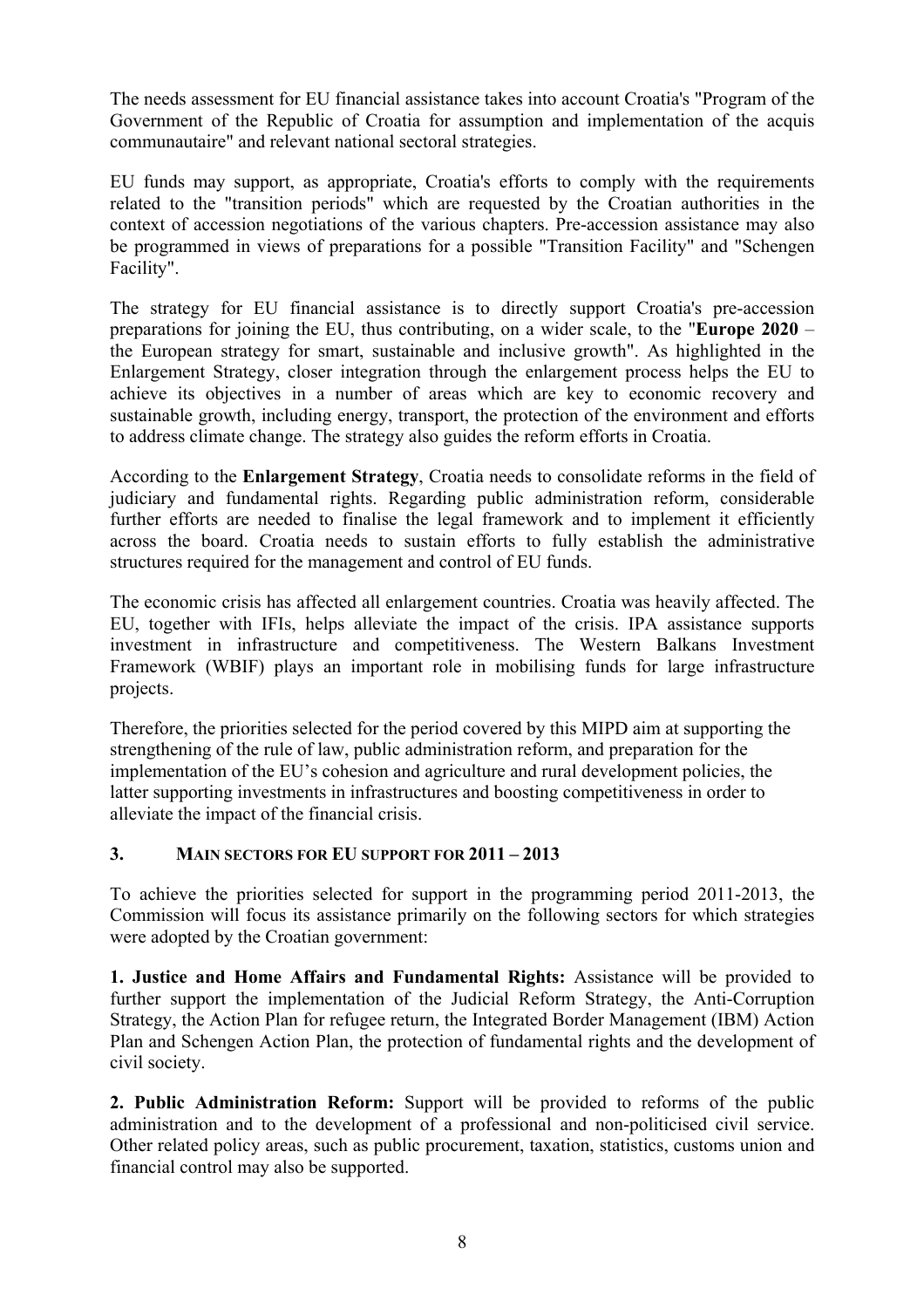The following sectors 3 "Environment and Climate Change", 4 "Transports", 5 "Private Sector Development" and 6 "Social Development" are based on Croatia's "Strategic Coherence Framework (SCF) 2007-2013", in the context of policy development and preparation for the implementation and management of the EU cohesion policy. Acquisrelated or institutional capacity building projects may also be supported.

**3. Environment and Climate Change:** Support will be provided to environmental protection: treatment and disposal of solid waste, supply of drinking water, collection, treatment and discharge of waste water, as well as institutional capacity building, including mitigation of and adaptation to climate change.

**4. Transports:** Support will be provided to the transports sector: railway sector, inland waterway infrastructure as well as institutional capacity building.

**5. Private Sector Development:** Support will be provided to increase the competitiveness of the Croatian economy and convergence with the economy of the EU and to reduce regional socio-economic disparities, including the promotion of low-carbon development.

**6. Social Development:** Support will be provided in the sector of human resources development: education and training, employment and social inclusion as well as institutional capacity building.

**7. Agriculture and Rural Development:** Support will be provided in policy development as well as preparation for the implementation and management of the EU's agriculture and rural development policy, as described in the IPA Rural Development programme adopted by the Croatian authorities. Acquis-related or institutional capacity building projects may also be supported.

The first two sectors, "Justice and Home Affairs and Fundamental Rights" and "Public Administration Reform", were identified in the Enlargement Strategy and the 2010 Progress Report as areas requiring further reforms efforts, also in light of lessons learned from previous enlargements and in line with the renewed consensus on enlargement, as agreed by the December 2006 European Council.

The other five sectors, "Environment and Climate Change", "Transports", "Private Sector Development", "Social Development" and "Agriculture and Rural Development" derive from the unified legal structure set up by the new Instrument for Pre-Accession Assistance (IPA) in 2007 and the establishment of IPA Components III, IV and V in view of better preparing candidate countries for the future management of the EU Cohesion and Rural Development policies. These sectors may also be supported by *acquis*-related projects under IPA Component I where needed. A sector approach with sector analysis and strategies as basis for multi-annual programmes has already been pursued under IPA Components III, IV and V since 2007.

Croatia needs to ensure that the challenges linked to climate change are addressed, in particular by reducing the emission intensity of its economic development. The aim to reduce greenhouse gas emissions shall be taken into account in all relevant sectors of the MIPD. Furthermore, all financial assistance must comply with the principle of sustainable development and meet the requirements of the relevant EU environment acquis, in particular the Environmental Impact Assessment (EIA) as well the Birds and Habitats directives.

Fighting corruption is a crucial challenge for Croatia, tangible results and a credible trackrecord needs to be achieved. Financial Assistance will pay particular attention to this.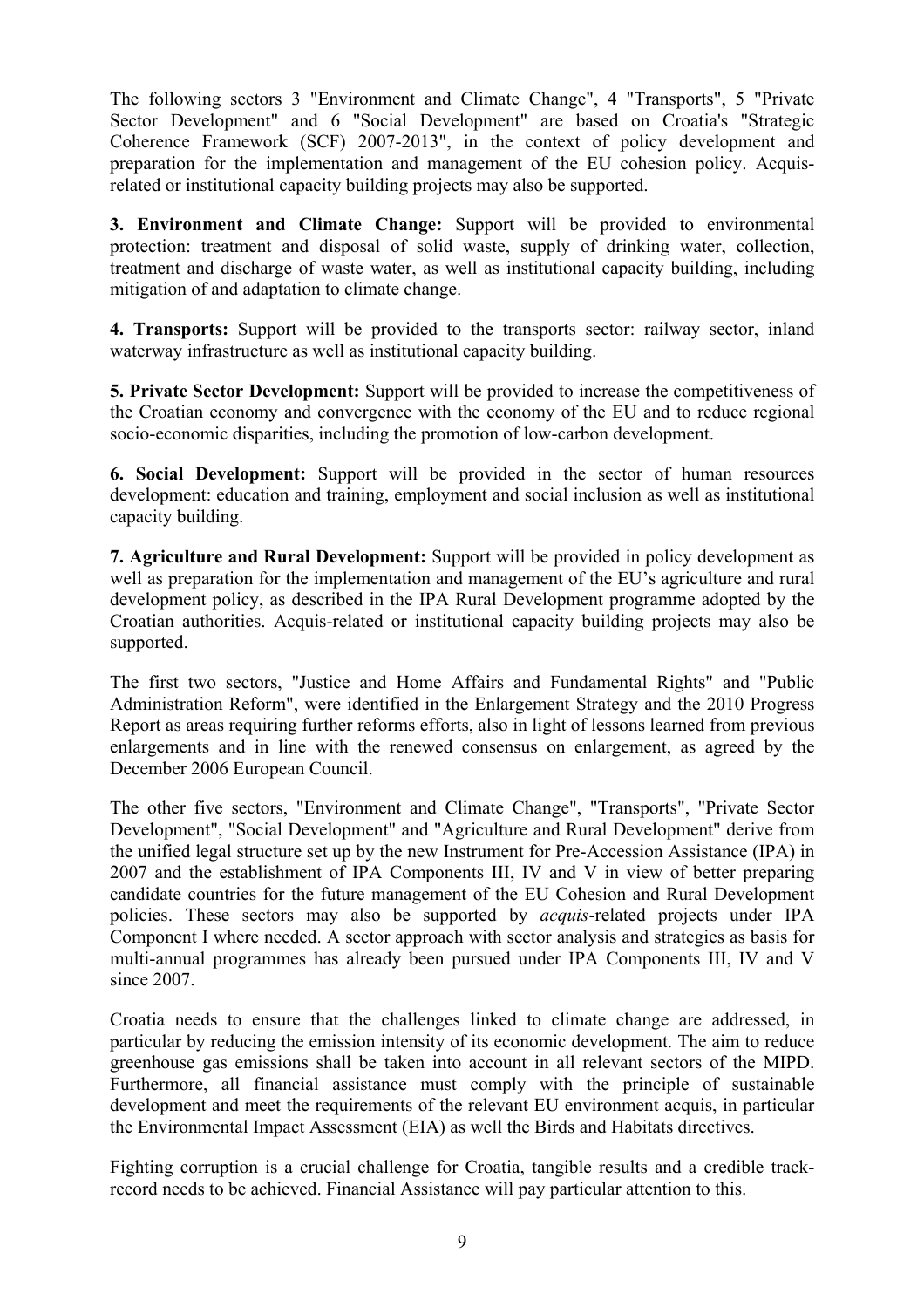The principles of equal opportunity and non-discrimination will be respected in all areas of the IPA programme.

Indicators of achievement will be included at programme and/or project level. Programmes and/or projects may benefit several sectors and therefore require strong coordination structures during all programming and implementation stages in order to achieve the maximum impact. This coordination role should be ensured by the National IPA Coordinator (NIPAC) in Croatia as well as the Strategic Coordinator for IPA Components III and IV.

According to the Multi-annual Indicative Financial Framework (MIFF) for IPA for the years  $2011$ -2013<sup>6</sup>, Croatia will receive an indicative allocation of about EUR 479 million of preaccession funds. The planned allocation per sector and per year is presented below:

| Indicative Financial Allocation per Sector ( $\epsilon$ million) |                              |                           |        |  |  |
|------------------------------------------------------------------|------------------------------|---------------------------|--------|--|--|
| 2011-2013                                                        | <b>Period 2007 -</b><br>2010 | <b>Period 2011 - 2013</b> |        |  |  |
| Justice and Home Affairs and<br><b>Fundamental Rights</b>        | 56.27                        | 64.50                     | $15\%$ |  |  |
| <b>Public Administration Reform</b>                              | 17.93                        | 8.60                      | $2\%$  |  |  |
| <b>Environment and Climate Change</b>                            | 84.94                        | 77.40                     | 18 %   |  |  |
| Transports                                                       | 77.96                        | 77.40                     | 18 %   |  |  |
| Private Sector Development                                       | 62.63                        | 51.60                     | 12 %   |  |  |
| Social Development                                               | 30.81                        | 60.20                     | $14\%$ |  |  |
| <b>Agriculture and Rural Development</b>                         | 127.32                       | 90.30                     | $21\%$ |  |  |
| Other (Acquis specific projects)                                 | 17.07                        |                           |        |  |  |
| <b>TOTAL</b>                                                     | 474.13*                      | 430.00*                   | 100 %  |  |  |

*In EUR million* 

\* This table does not include allocations for IPA Component II, Cross-border cooperation, which is dealt with in a separate MIPD.

 $\frac{1}{6}$ 

COM (2009) 543 of 14 October 2009.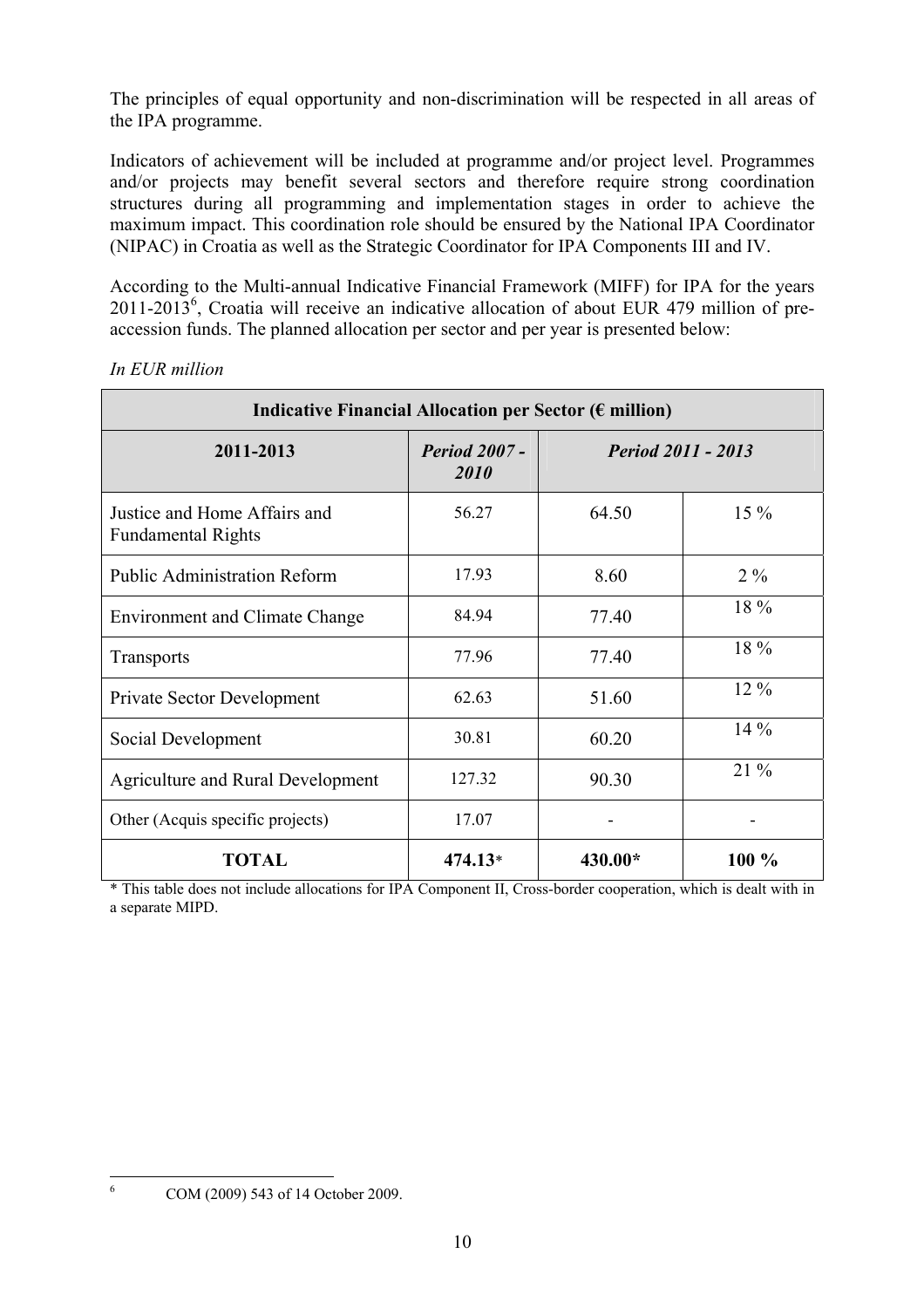The financial assistance will be implemented through the relevant IPA Components as follows:

| <b>IPA Component</b>             | 2011   | 2012   | 2013   |  |
|----------------------------------|--------|--------|--------|--|
| <b>Transition Assistance and</b> | 39,96  | 40,87  | 38,51  |  |
| <b>Institution Building</b>      |        |        |        |  |
| Regional Development             | 58,20  | 59,35  | 62,00  |  |
| <b>Human Resources</b>           | 16,00  | 16,04  | 18,00  |  |
| Development                      |        |        |        |  |
| <b>Rural Development</b>         | 26,50  | 27,27  | 27,70  |  |
| <b>TOTAL</b>                     | 140,66 | 143,53 | 146,21 |  |

In  $\epsilon$  million

\* This table does not include allocations for IPA Component II, Cross-border cooperation, which is dealt with in a separate MIPD.

The "Justice and Home Affairs and Fundamental Rights" and "Public Administration Reform" sectors will be supported by IPA Component I. The "Environment and Climate Change", "Transports" and "Private Sector Development" sectors will be supported by IPA Components I and III. The "Social Development" sector will be supported by IPA Components I and IV. The "Agriculture and Rural Development" will be supported by IPA Components I and V.

Financial allocations are indicative and may vary according to actual financial needs identified at the time of programming.

In addition, IPA may finance actions that fall outside the scope of these sectors such as, but not limited to: i) project/sector programme identification and preparation; ii) *acquis*-related activities; iii) participation in EU Programmes to which the country becomes eligible unless they are included in one of the sectors chosen above; iv) as well as support measures for the implementation, monitoring and audit of IPA programmes.

## <span id="page-10-0"></span>**3.1. Justice and Home Affairs and Fundamental Rights**

#### <span id="page-10-1"></span>**3.1.1. Description of sector**

In terms of main challenges and issues, the **Progress Report 2010** assessed that Croatia has made good progress on *judiciary and fundamental rights* and *justice, freedom and security* but reforms need to be consolidated.

*Civil society organisations* (CSOs) continue to play a prominent role in promoting and protecting human rights, democracy and minorities. Efforts remain to be done to ensure the independence and sustainability of CSOs.

The sector readiness and national ownership are demonstrated by the existence of, amongst others, the following sectoral strategies:

- the judicial reform strategy and related action plan:
- the anti-corruption strategy and related action plan;
- the revised action plan on refugee return;
- the Integrated Border Management (IBM) Action Plan and the Schengen Action Plan;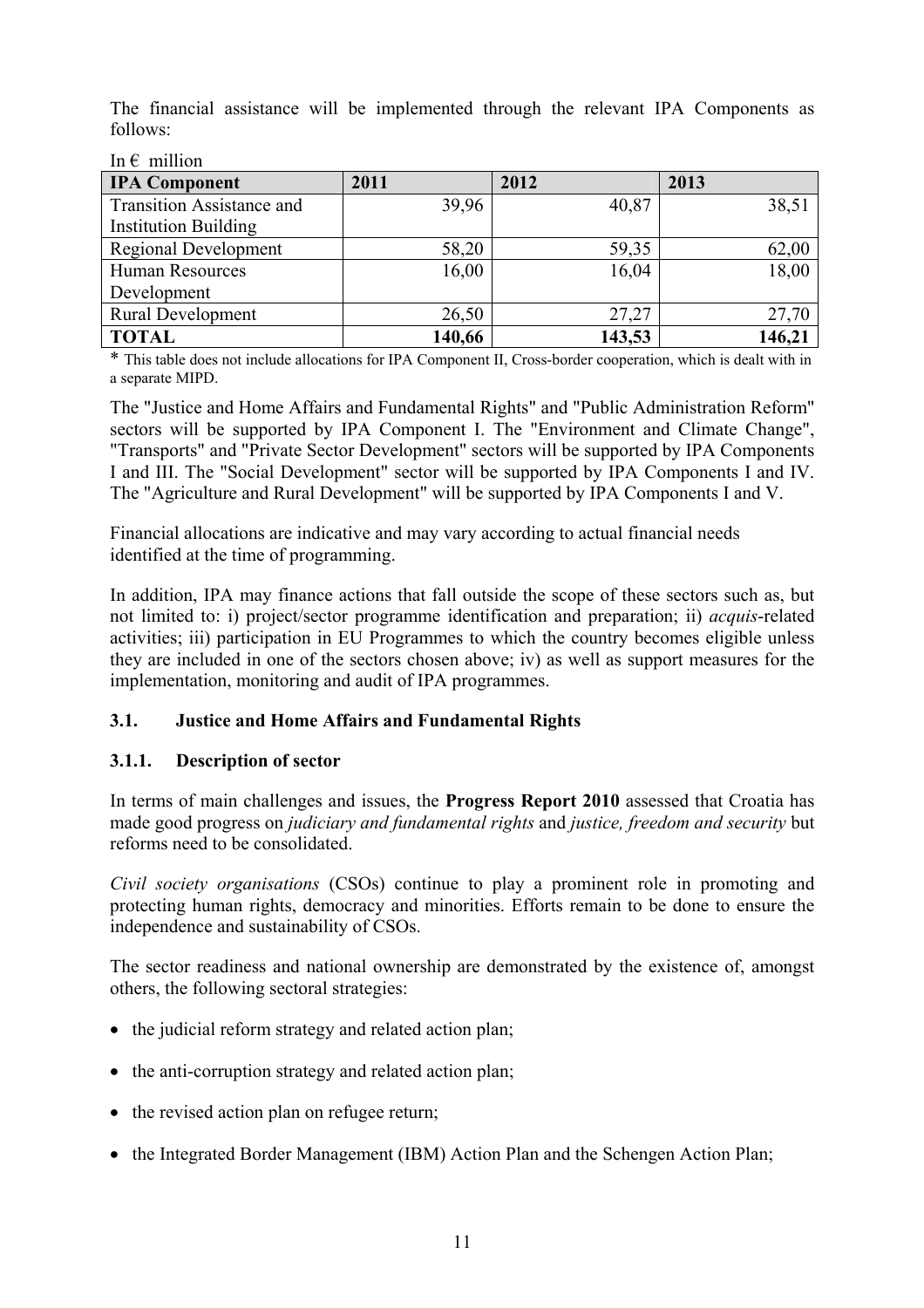<span id="page-11-0"></span>• the National Strategy for the Creation of an Enabling Environment for Civil Society.

## **3.1.2. Past and ongoing assistance (EU and other donors)**

Extensive support was provided by the EU and other donors in the areas of Justice and Home Affairs and Fundamental Rights.

In the area of the *judiciary*, CARDS and Phare projects supported the reform of the court system, court administration and case management and the harmonization and publication of case law.

Bilateral projects from France on the improvement of the enforcement system, the Netherlands (MATRA) on the enhancement of the capacities of the Ministry of Justice, the Work Bank with the "Justice Sector Support Project" (JSSP), and the "Balkans enforcement reform project" (BERP) regional project, were also implemented in Croatia.

Several projects under IPA are in the pipeline to support, *inter alia*, the reform of criminal proceedings, the development of the probation services, the training of judicial advisors and future judges and state attorneys, the institutional capacity of misdemeanor courts, and the development of Integrated Case Management System (ICMS).

As regards *justice, freedom and security***,** CARDS and Phare projects have supported Integrated Border Management (IBM) and preparations for the implementation of the Schengen acquis.

Under IPA, projects are being implemented or are in the pipeline to support USKOK and inter-agency cooperation in the fight against corruption, as well as to further support IBM.

As regards the support to *civil society*, DG Enlargement's Civil Society Facility has been supporting the dialogue between Croatian civil society organization (CSOs), Croatian state administration and CSOs in the EU Member States, and provided CSOs with relevant knowledge, skills and experience required for strengthening their role as relevant actors in the EU accession preparations process.

#### <span id="page-11-1"></span>**3.1.3. Sector Objectives for EU support over the next three years**

The objectives of EU support in this sector are consistent with the **Enlargement Strategy**'s key challenge of strengthening the judiciary and the fight against organised crime, as well as with the "**Europe 2020"** strategy of reinforcing the rule of law to improve conditions for the business environment and increase growth and competitiveness.

The sectoral objectives are related to the chapters *Judiciary and fundamental rights* (23) and *Justice, freedom and security* (24) of the accession negotiations.

The main **objectives** in this sector are to strengthen judicial independence and efficiency; to support the protection of fundamental rights, especially for minority groups and refugees; to support the further alignment of migration, visa and asylum policies; to continue the implementation of Integrated Border Management (IBM) Action Plan and Schengen Action Plan; to support Croatia's efforts to fight organised crime, corruption - including the prevention of corruption -, money laundering and trafficking of human beings and drugs; to support de-mining measures with a view to enhance the economic development and the overall security environment, as well as to contribute to refugee return; and to support civil society in the framework of the Commission's Civil Society Facility covering a wide range of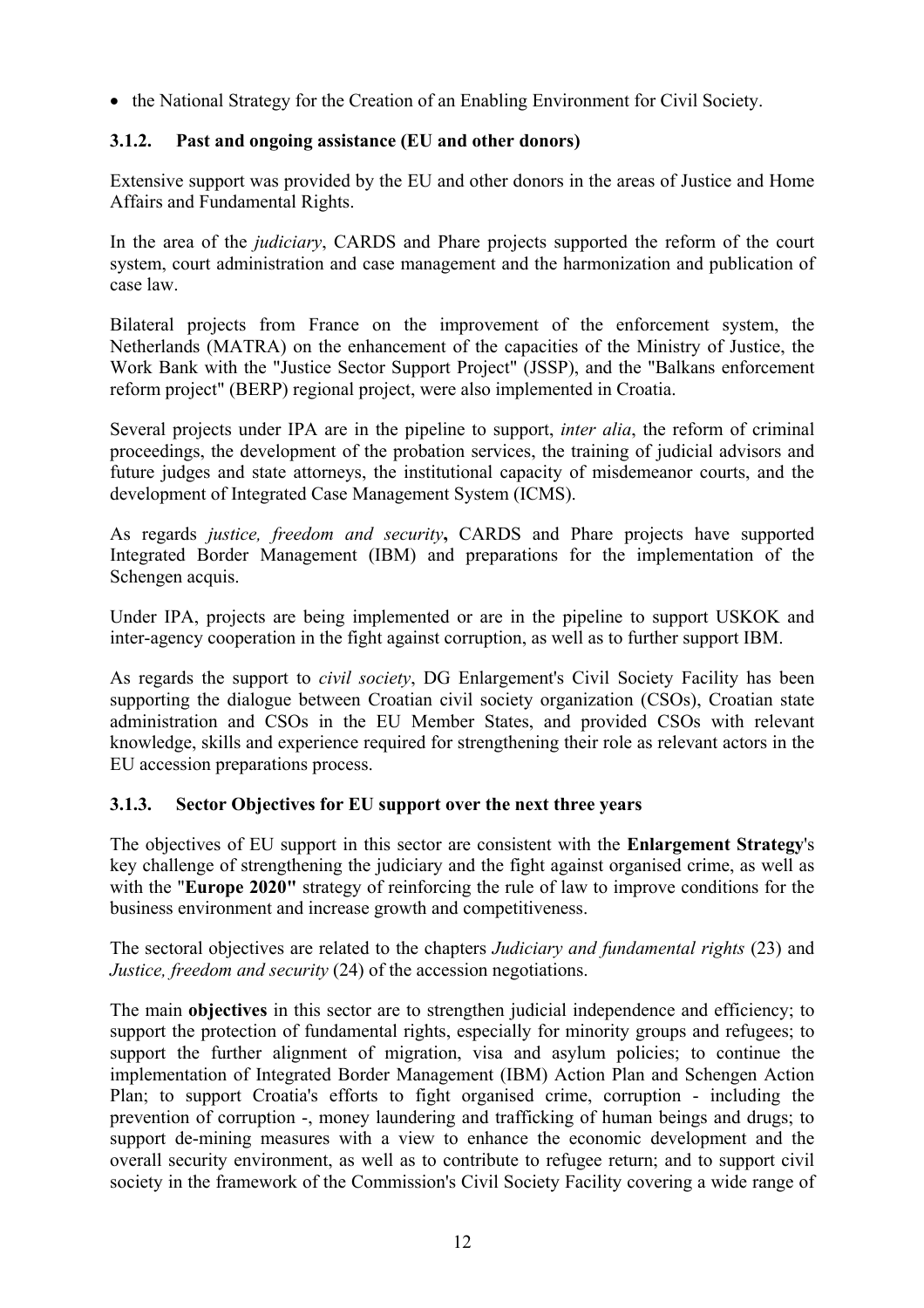sectors not limited to "justice and home affairs" and including support to CSOs at the regional and local levels.

**Indicators** to assess the impact of EU support may include, *inter alia*:

- Consolidation of qualitative criteria for the appraisal of judges and prosecutors;
- Reduction in the length of court proceedings and reduction in the backlog of cases;
- Improved court management systems;
- Number of successful prosecutions and final convictions for cases of organised crime, corruption, money laundering and trafficking of human beings and narcotics;
- Increased amounts of proceeds of crime recovered;
- Strengthened capacity of law enforcement institutions, including improved inter-agency and international cooperation;
- Strengthened IBM and prevention of illegal migration by creating effective systems for management of asylum, illegal migration and borders;
- Improved environment for civil society and strengthened capacities of CSOs, more effective civic participation in policy processes at all levels.

## <span id="page-12-0"></span>**3.1.4. EU assistance per IPA component**

Financial assistance under this sector will be mainly delivered under IPA Component I. IPA Components III, IV and V contribute indirectly to the consolidation of the rule of law through the social and economic development of Croatia.

## <span id="page-12-1"></span>**3.2. Public Administration Reform**

## <span id="page-12-2"></span>**3.2.1. Description of sector**

In terms of main challenges and issues for Croatia, the **Progress Report 2010** assessed that limited progress can be reported with public administration reform. Considerable further efforts are needed to finalise the legal framework and to implement it efficiently across the board.

The sector readiness and national ownership is based on the following national legislation and strategies:

- the State Administration Reform Strategy;
- the revised General Administrative Procedures Act (GAPA):
- the human resources development strategy (2010-2013) and its associated action plan;
- a decentralisation strategy still remains to be developed.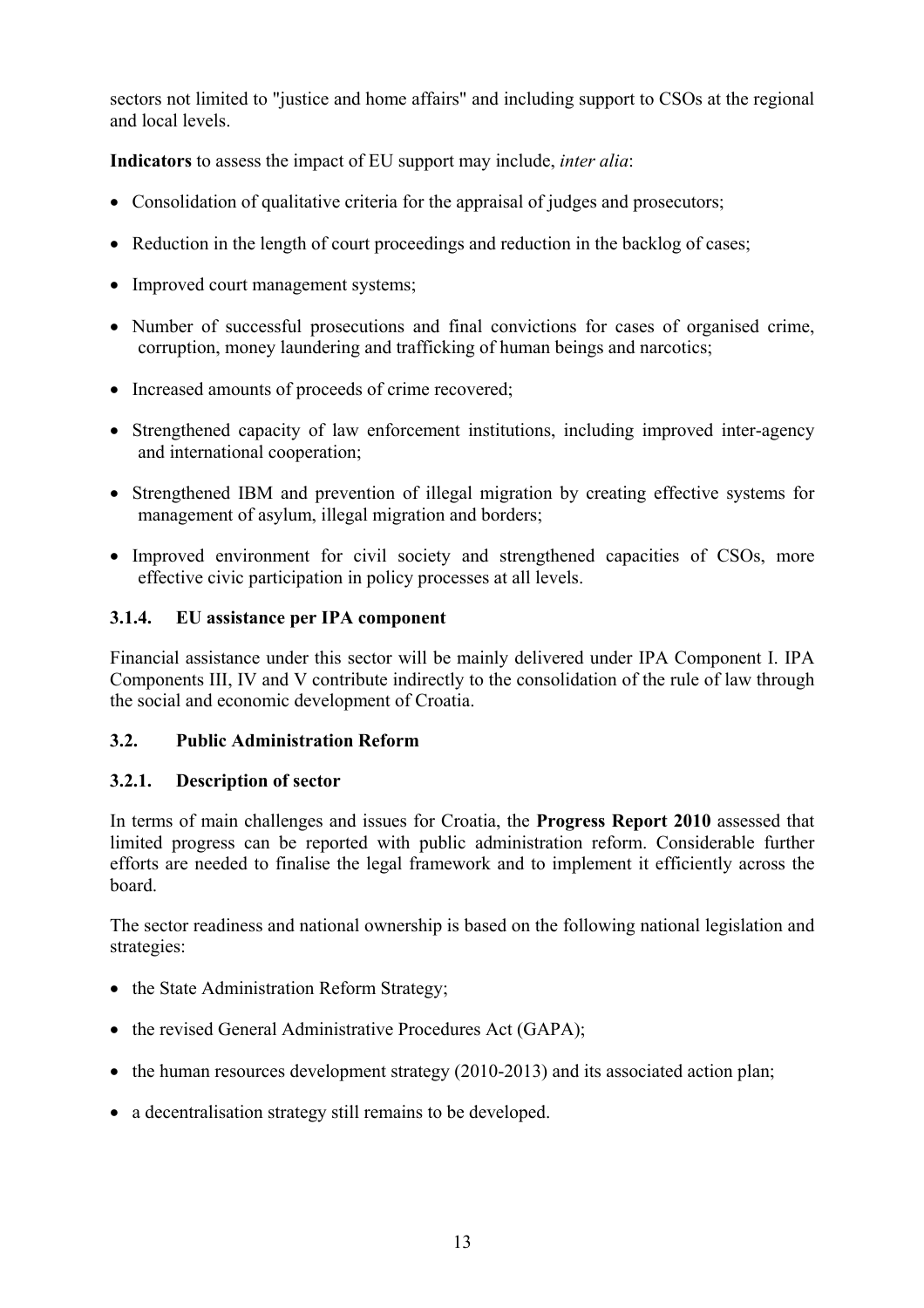## <span id="page-13-0"></span>**3.2.2. Past and ongoing assistance (EU and other donors)**

Extensive support was provided by the EU and other donors in the area of Public Administration Reform.

CARDS projects have supported the implementation of the civil service reform programme and Croatia's capacity for administrative decentralisation.

Bilateral projects from Denmark, EBRD, Sweden, the UK, the World Bank, and "HITRORez" (Regulatory guillotine) project involving USAID and UNDP, were also implemented in Croatia.

Several projects under IPA are in the pipeline to support the development of Regulatory Impact Assessment, the implementation of the aforementioned General Administrative Procedures Act (GAPA) and the Regional School for Public Administration (ReSPA) based in Montenegro, as well as financing the activities of SIGMA related to Croatia.

#### <span id="page-13-1"></span>**3.2.3. Sector Objectives for EU support over the next three years**

The objectives for EU support in the sector of Public Administration Reform are consistent with the **Enlargement Strategy**'s key challenge of strengthening public administration and the development of a professional and non-politicised civil service, as well as with the "**Europe 2020"** strategy of improving public finances and the quality of spending.

The sectoral objectives are related to chapters *Public Procurement* (5), *Taxation* (16), *Statistics* (18), *Customs Union* (29), and *Financial Control* (32) of the accession negotiations.

The main **objectives** in this sector are to support the implementation of the human resources development strategy (2010-2013); to support the capacity of public administration at central, regional and local levels to manage decentralisation reforms; to support the improvement of the administrative capacity of the Ministry of Public Administration; and to support further alignment in the fields of public procurement, taxation, statistics, customs, budgetary reforms, and public internal financial control (PIFC).

**Indicators** to assess the impact of EU support may include, *inter alia*:

- Strategies, Action Plans and guidelines for the implementation of the reforms adopted;
- Legal framework developed and implemented efficiently;
- Enhanced co-ordination and administrative capacities of main stakeholders in the sector;
- Trainings carried out and training materials produced and a sufficient number of civil servants trained;
- Information/awareness-raising campaigns carried out.

#### <span id="page-13-2"></span>**3.2.4. EU assistance per IPA component**

Financial assistance under these areas will be mainly delivered under IPA Component I. In addition, Croatia is preparing for an Administrative Capacity Development Operational Programme (OP) to be financed under the European Social Fund (ESF) upon accession, which will be a continuation of the issues tackled under IPA Component I in the public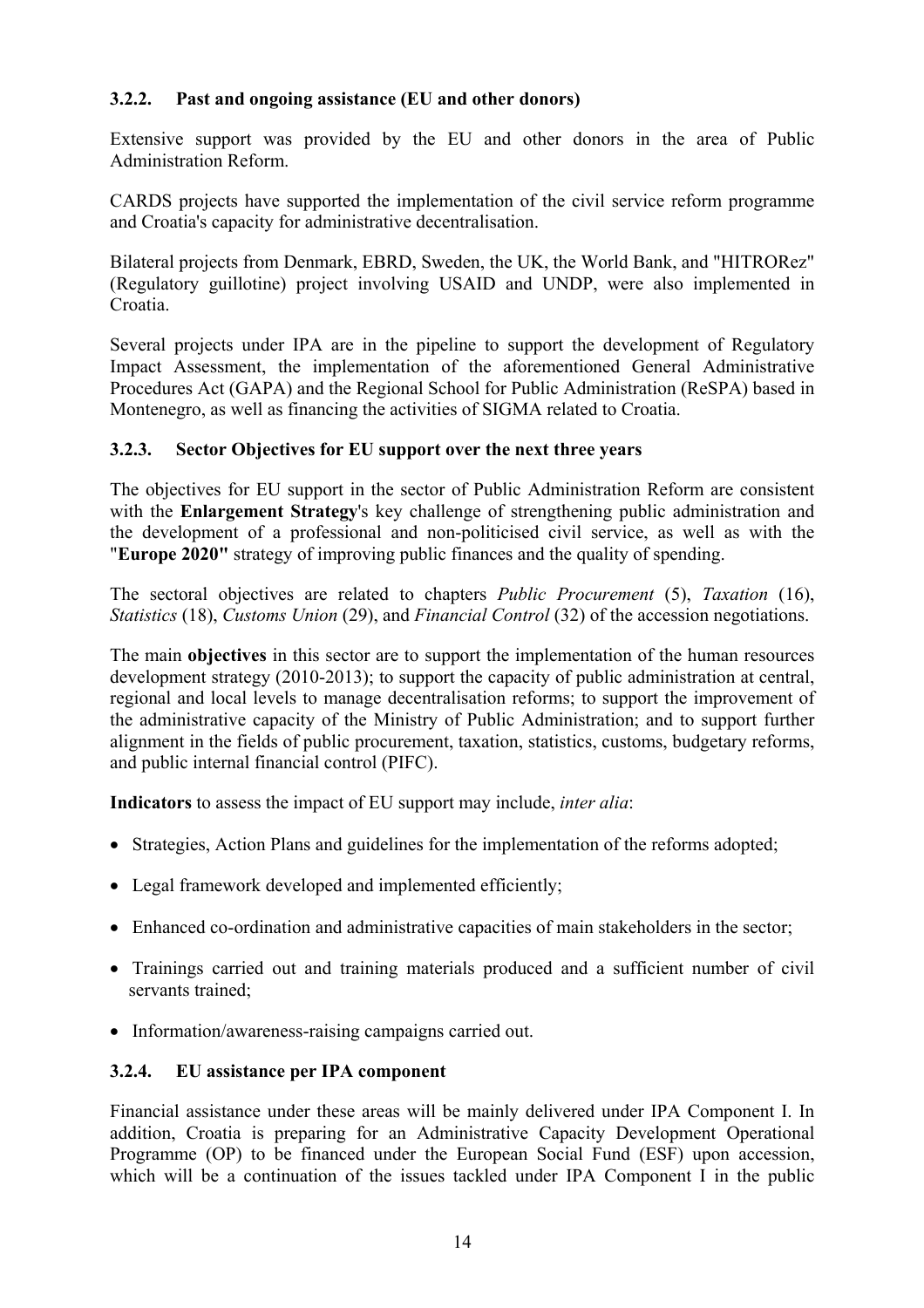administration sector. IPA Component I and SIGMA are supporting the development of this programme.

## <span id="page-14-0"></span>**3.3. Environment and Climate Change**

## <span id="page-14-1"></span>**3.3.1. Description of sector**

In terms of main challenges and issues, the Progress Report 2010 assessed that, overall, good progress has been made in the "Environment" chapter as regards both alignment and implementation of the legislation. Administrative capacity, especially at local level, needs further strengthening.

As regards the "regional policy and coordination of structural instruments" chapter, good progress was made, notably on preparing strategic documents and designating the institutions and mechanisms to implement the EU cohesion policy, recruit and train further staff. Croatia needs to complete its preparations by focusing on the establishment of a mature project pipeline and the absorption of funds.

In terms of sector readiness and national ownership, Croatia has established the "Strategic Coherence Framework (SCF) for 2007-2013" covering IPA Components III (Regional Development) and IV (Human Resources Development). Within the SCF, the supporting socio-economic analysis and subsequent strategy identified the key objectives and priorities implemented through four multi-annual Operational Programmes (three in Component III and one in Component IV) with a strong strategic focus. IPA with, its similarities to the European Regional Development Fund and Cohesion fund, is a precursor of Structural Funds. The SCF is also considered as "mini National Strategic Reference Framework (NSRF)".

## <span id="page-14-2"></span>**3.3.2. Past and ongoing assistance (EU and other donors)**

Under ISPA, two investment projects in the field of environment have been supported in Croatia.

Under Phare and IPA Component I, projects, which are being implemented, support the development of institutional capacity and a project pipeline for the management of EU structural funds, including monitoring and evaluation requirements.

Under IPA Component III, the multi-annual operational programme "Environmental" was adopted on 29 November 2007 (see further details in section 3.3.4).

## <span id="page-14-3"></span>**3.3.3. Sector Objectives for EU support over the next three years**

The objectives for EU support in this sector are consistent with the **Enlargement Strategy** and "**Europe 2020**" priorities in terms of "smart, sustainable and inclusive growth".

The sectoral objectives are related to the chapters *Energy* (15) and *Environment* (27) of the accession negotiations.

On the basis of the aforementioned Strategic Coherence Framework (SCF), support will be provided in policy development as well as preparation for the implementation and management of the *EU cohesion policy*, in particular regarding the European Regional Development Fund and the Cohesion Fund, in the field of environmental protection (treatment and disposal of solid waste, supply of drinking water, collection, treatment and discharge of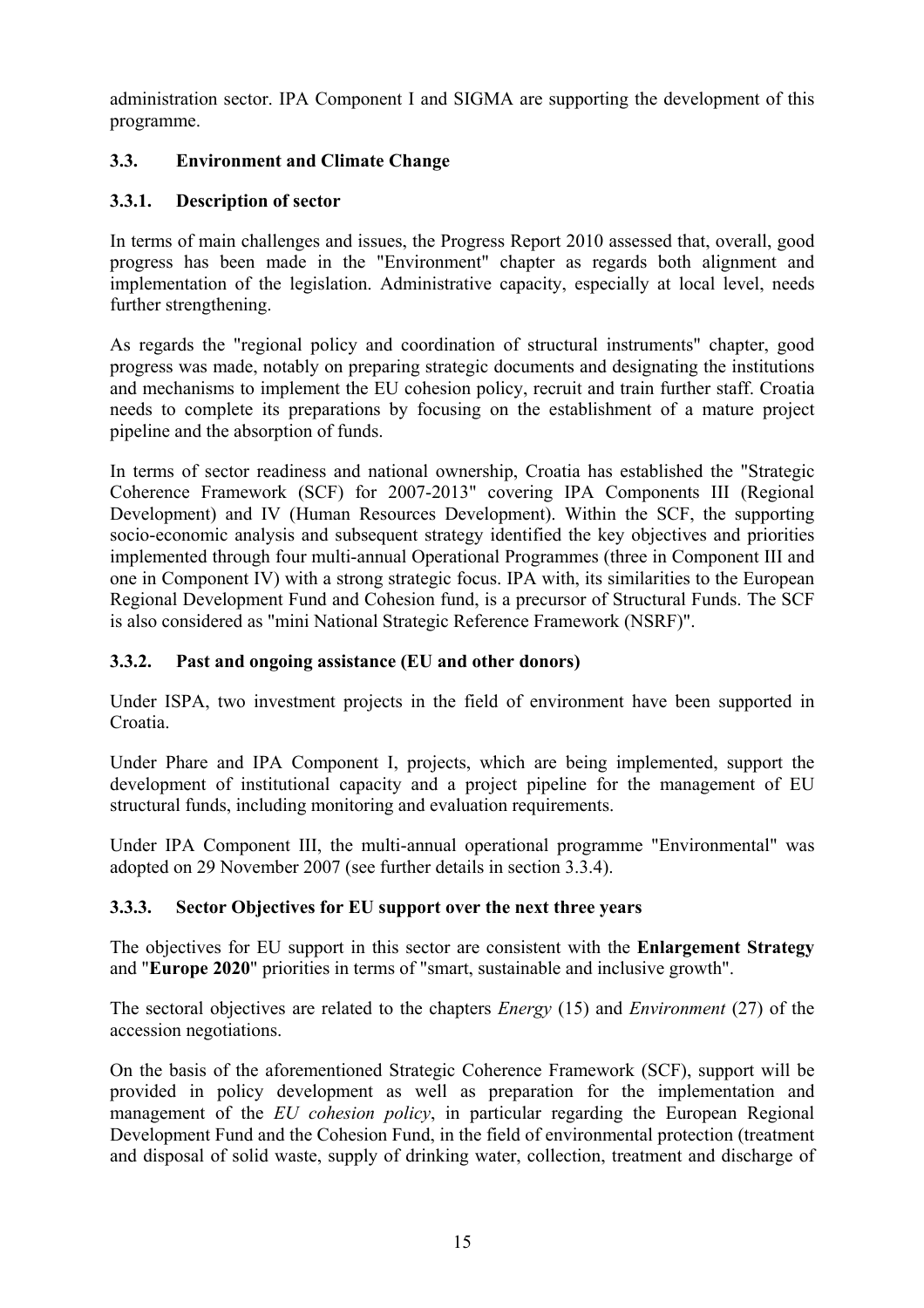waste water, as well as institutional capacity building), including mitigation of and adaptation to climate change.

**Indicators** to assess the impact of EU support may include, *inter alia*:

- - Higher protection of the environment and human health;
- - Development of a project pipeline for infrastructure investments;
- - Further implementation of relevant legislation;
- - Steps taken to promote mitigation of and adaptation to climate change.

## <span id="page-15-0"></span>**3.3.4. EU assistance per IPA component**

*Under IPA Component I,* acquis-related or institutional capacity building projects may be supported within the various chapters/policy areas related to energy and environmental protection.

Under *IPA Component III,* support is provided through the multi-annual Operational Programme (OP) "Environmental". This programme aims at developing waste management infrastructures for establishing an integrated waste management system and at protecting the country's water resources through improved water supply and waste water integrated Management Systems. The programme includes technical assistance to ensure the sound and efficient management of EU funds.

## <span id="page-15-2"></span><span id="page-15-1"></span>**3.4. Transports**

## **3.4.1. Description of sector**

In terms of main challenges and issues, the **Progress Report 2010** assessed that further progress has been achieved and, overall, the level of alignment in the "Transports" chapter is good. Additional efforts are still needed to implement and enforce the *acquis*.

As regards the "regional policy and coordination of structural instruments" chapter, as indicated in the above section 3.3.1, Croatia needs to complete its preparations by focusing on the establishment of a mature project pipeline and the absorption of funds.

The sector readiness and national ownership is demonstrated by the aforementioned Strategic Coherence Framework (see section 3.3.1.).

## <span id="page-15-3"></span>**3.4.2. Past and ongoing assistance (EU and other donors)**

One investment project in the field of transports has been supported under ISPA.

Under Phare and IPA Component I, projects, which are being implemented, support the development of institutional capacity and a project pipeline for the management of EU structural funds, including monitoring and evaluation requirements.

Under IPA Component III, the multi-annual operational programme "Transportation" was adopted on 7 December 2007 (see further details in section 3.4.4).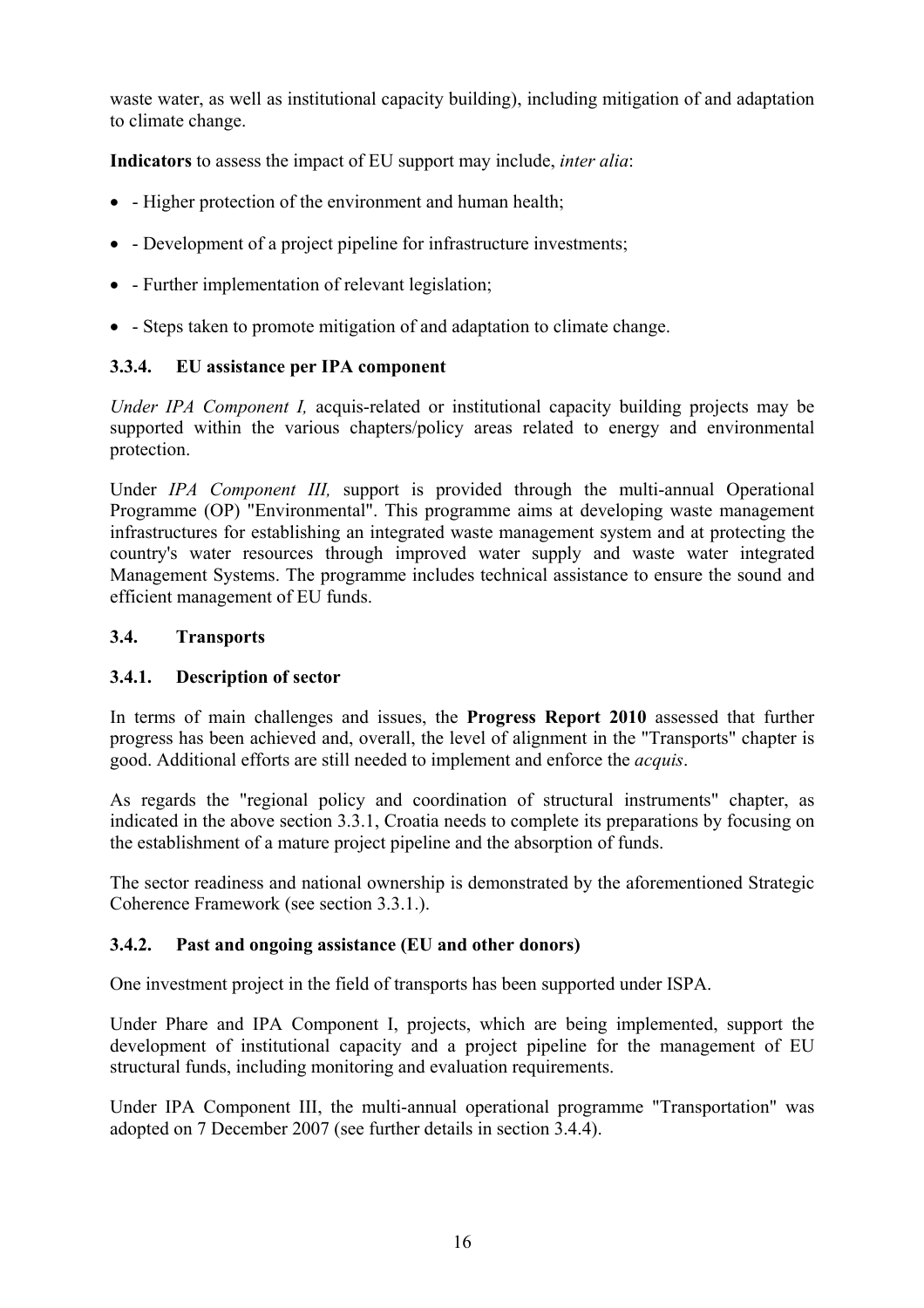## <span id="page-16-0"></span>**3.4.3. Sector Objectives for EU support over the next three years**

The objectives of EU support in this sector are consistent with the **Enlargement Strategy**'s key challenge of overcoming the economic crisis and supporting growth and competitiveness, as well as with the "**Europe 2020**" priorities in the areas of transports.

The sectoral objectives are related to the chapters *Transport policy* (14) and *Trans-European networks* (21) of the accession negotiations.

On the basis of the aforementioned Strategic Coherence Framework, support will be provided in policy development as well as preparation for the implementation and management of the *EU cohesion policy*, in particular regarding the European Regional Development Fund and the Cohesion Fund, in the field of transport (railway sector, inland waterway infrastructure as well as institutional capacity building).

**Indicators** to assess the impact of EU support may include, *inter alia*:

- Improvement of railway network and safety conditions of the railway system:
- Development of a project pipeline for infrastructure investments;
- Further implementation of relevant legislation.

#### <span id="page-16-1"></span>**3.4.4. EU assistance per IPA component**

*Under IPA Component I,* acquis-related or institutional capacity building projects may be supported within the various chapters/policy areas related to transports.

Under *IPA Component III,* support is provided through the multi-annual Operational Programme (OP) "Transportation". This programme addresses the following priorities of gradually improving the standard of the railways, along TEN Corridors X and V within Croatia; rehabilitating the Croatian inland waterway system, making it more attractive and competitive in comparison with other modes of transport, including the rehabilitation of the Sava river waterway to category IV navigational status, as well as its alignment with the EU River Information System (RIS). The programme includes technical assistance to ensure the sound and efficient management of EU funds.

#### <span id="page-16-3"></span><span id="page-16-2"></span>**3.5. Private Sector Development**

#### **3.5.1. Description of sector**

In terms of main challenges and issues, the **Progress Report 2010** assessed that, as regards the economic criteria for membership, Croatia is a functioning market economy. Croatia should be able to cope with competitive pressures and market forces within the Union, provided that it implements its comprehensive reform programme with determination in order to reduce structural weaknesses.

As regards the "regional policy and coordination of structural instruments" chapter, as indicated in the above section 3.3.1, Croatia needs to complete its preparations by focusing on the establishment of a mature project pipeline and the absorption of funds.

The sector readiness and national ownership is demonstrated by the aforementioned Strategic Coherence Framework (see section 3.3.1.).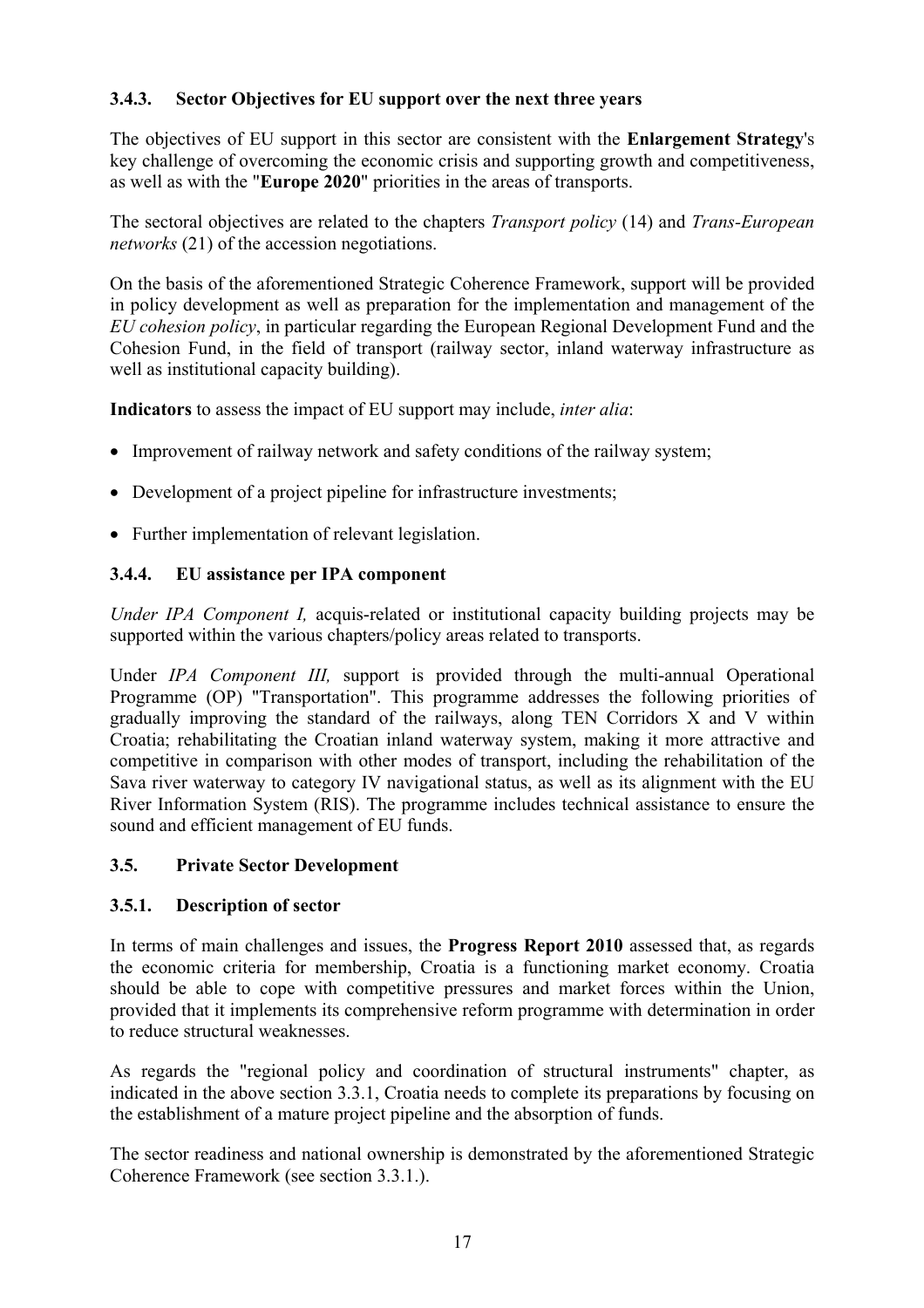#### <span id="page-17-0"></span>**3.5.2. Past and ongoing assistance (EU and other donors)**

CARDS and Phare projects have supported Croatia's competitiveness and regional infrastructures.

Under Phare and IPA Component I, projects which are being implemented support the development of institutional capacity and a project pipeline for the management of EU structural funds, including monitoring and evaluation requirements.

Under IPA Component III, the multi-annual operational programme "Regional Competitiveness" was adopted on 29 November 2007 (see further details in section 3.5.4).

#### <span id="page-17-1"></span>**3.5.3. Sector Objectives for EU support over the next three years**

The objectives of EU support in this sector are consistent with the **Enlargement Strategy**'s key challenge of overcoming the economic crisis and supporting growth and competitiveness, as well as with the "**Europe 2020**" priorities in the areas of knowledge economy.

The sectoral objectives are related to chapters *Free movement of goods* (1), *Right of establishment and freedom to provide services* (3), *Public procurement* (5), *Intellectual property law* (7), *Competition policy* (8), *Information society and media* (10), *Enterprise and industrial policy* (20), and *Science and research* (25) of the accession negotiations.

On the basis of the aforementioned Strategic Coherence Framework, support will be provided in policy development as well as preparation for the implementation and management of the *EU cohesion policy*, in particular regarding the European Regional Development Fund and the Cohesion Fund, in the fields of regional competitiveness (reducing regional disparities, enhancing economic competitiveness as well as institutional capacity building).

**Indicators** to assess the impact of EU support may include, *inter alia*:

- Enhanced competitiveness and innovation capacity of SMEs and improvement in commercialisation of technology;
- Increased investment in research and innovation:
- Development of a project pipeline for infrastructure investments;
- Further implementation of relevant legislation.

#### <span id="page-17-2"></span>**3.5.4. EU assistance per IPA component**

*Under IPA Component I,* acquis-related or institutional capacity building projects may be supported within the various chapters/policy areas related to Private Sector Development.

Under *IPA Component III,* support is provided through the multi-annual Operational Programme (OP): "Regional Competitiveness". This programme addresses the priorities of improving the development potential of lagging behind regions and enhancing the competitiveness of the Croatian economy. The programme includes technical assistance to ensure the sound and efficient management of EU funds.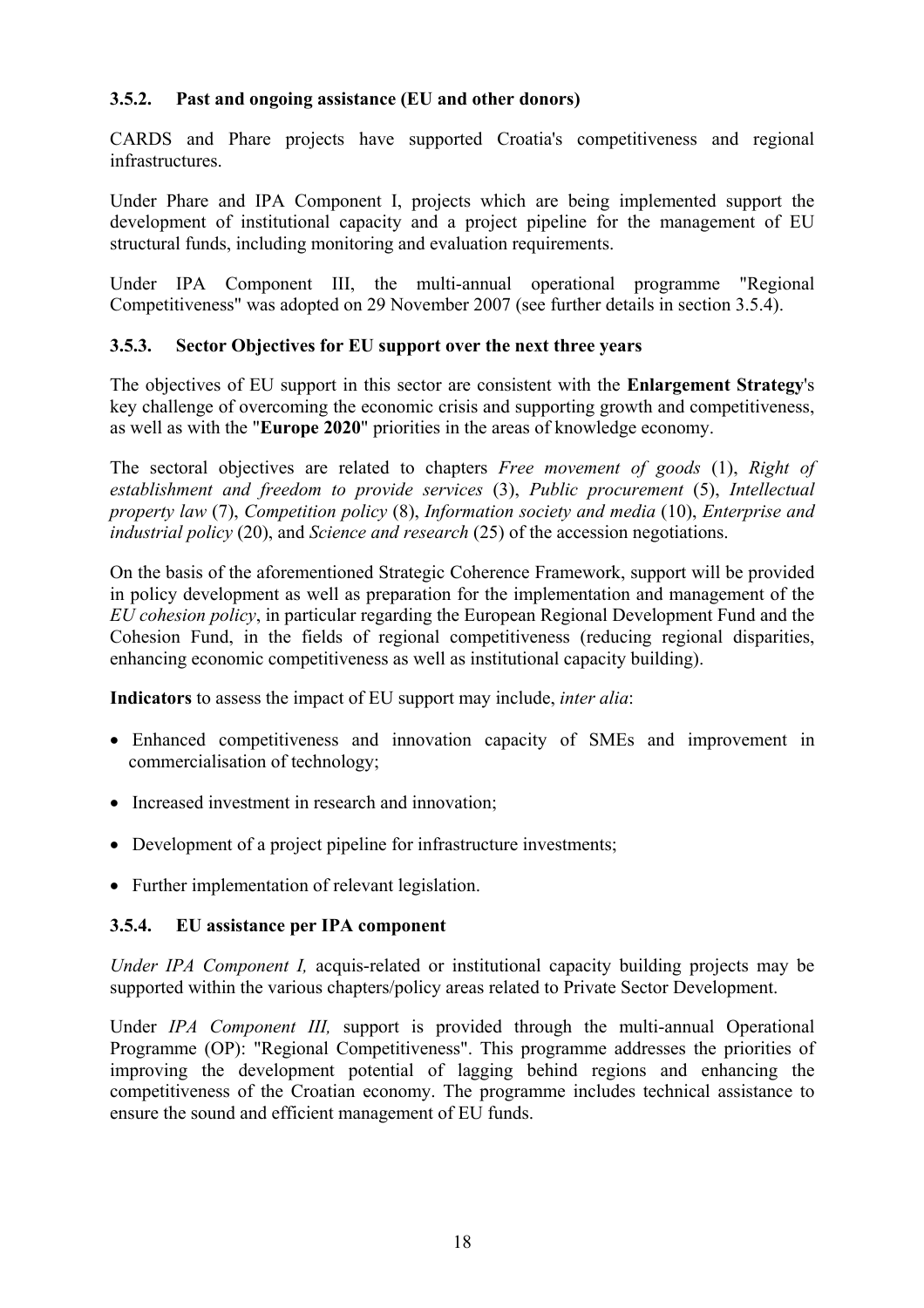#### <span id="page-18-0"></span>**3.6. Social Development**

## <span id="page-18-1"></span>**3.6.1. Description of sector**

In terms of main challenges and issues, the Progress Report 2010 assessed that good progress has been made in the "social policy and employment" chapter. However, some gaps remain in alignment of the legislation. Social dialogue and administrative capacity require further strengthening.

As regards the "regional policy and coordination of structural instruments" chapter, as indicated in above section 3.3.1, Croatia needs to complete its preparations by focusing on establishment of a mature project pipeline and absorption of funds.

Overall, structural problems persist, as indicated by the high rate of youth unemployment and low employment and participation rates. In spite of various policy measures, structural weaknesses in the labour market remain major challenges.

The sector readiness and national ownership is demonstrated by the aforementioned Strategic Coherence Framework (see section 3.3.1.).

## <span id="page-18-2"></span>**3.6.2. Past and ongoing assistance (EU and other donors)**

Under Phare and IPA Component I, projects implemented or being implemented support the development of institutional capacity and a project pipeline for the management of EU structural funds, including monitoring and evaluation requirements.

Under IPA Component IV, the multi-annual operational programme "Human Resources Development" for Croatia was adopted on 7 December 2007 and consists of 4 priority axes: "Enhancing access to employment and sustainable inclusion in the labour market", "Reinforcing social inclusion of people at a disadvantage", "Enhancing human capital and employability", and Technical Assistance (see further details in section 3.4.4).

#### <span id="page-18-3"></span>**3.6.3. Sector Objectives for EU support over the next three years**

The objectives for EU support in this sector are consistent with the **Enlargement Strategy**'s key challenge of overcoming the economic crisis and supporting growth and competitiveness, as well as social inclusion. The objectives are equally consistent with the inclusive growth strand of the "**Europe 2020**" strategy, notably in implementing the "flexicurity" approach, increasing labour market participation, decreasing structural unemployment, promoting education, skills and lifelong learning, social inclusion and fighting poverty.

The sectoral objectives are related to chapters *Social Policy and employment* (19), *Regional policy and coordination of structural instruments* (22), *Education and culture* (26), and *Consumer and health protection* (28) of the accession negotiations.

Support will be provided to Croatia in policy development as well as preparation for the implementation and management of the EU cohesion policy, in particular regarding the European Social Fund, in the sector of human resources development (education and training, employment and social inclusion as well as institutional capacity building).

**Indicators** to assess the impact of EU support may include, *inter alia*:

• Further implementation of relevant legislation;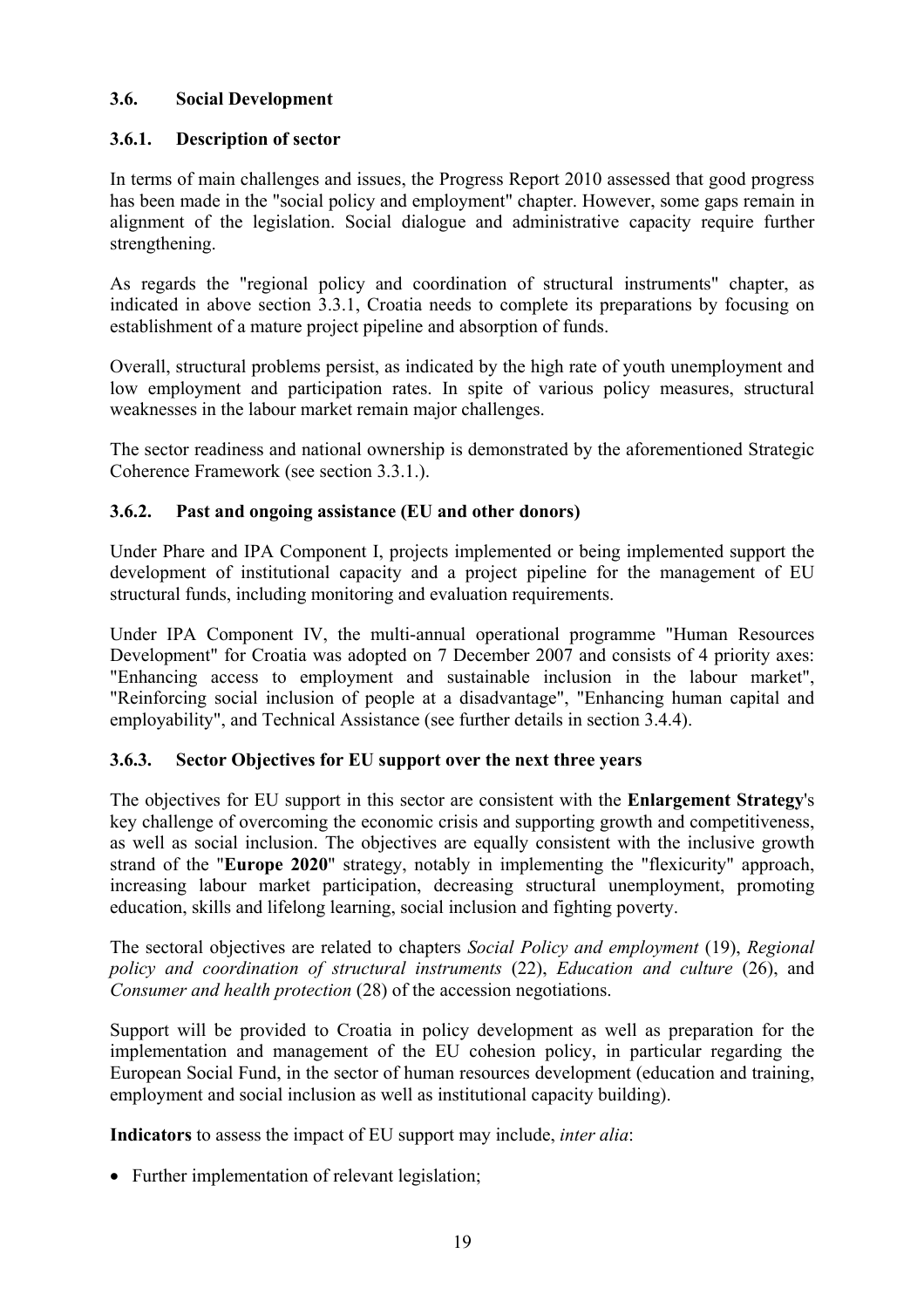- More people attracted and retained in employment and social protection systems modernised;
- Improved adaptability of enterprises and workers including labour market flexibility and security;
- Improved human capital investment through better and greater investment in education and skills;
- Strengthened administrative capacity in the employment, education/training, and social policy fields.

#### <span id="page-19-0"></span>**3.6.4. EU assistance per IPA component**

*Under IPA Component I*, acquis-related or institutional building projects may be supported within the various chapters/policy areas. As regards interventions in the area of social policy, assistance objectives may also be related to the political criteria, notably economic and social rights, including rights for vulnerable groups in society.

The reconstruction and revitalization of cultural heritage sites under the "Ljubljana Process", the new phase of the 2003-2010 Council of Europe and the European Commission joint action "Integrated Rehabilitation Project Plan / Survey of the Architectural and Archaeological Heritage" in the countries of South-East Europe, may be supported under this sector.

*Under IPA Component IV*, support to the sector of "Human Resources Development" will be provided under IPA Component IV through a single multi-annual Operational Programme, namely, the "Human Resources Development" Operational Programme. The overall strategic objective of this programme is to contribute to the creation of more and better jobs through priority goals designed to attract and retain more people in employment, reinforce social inclusion and promote adaptability of enterprises and workers. The financed priorities aim at enhancing access to employment and sustainable inclusion in the labour market; reinforcing social inclusion and integration of people at a disadvantage; enhancing human capital and employability; and developing the Croatian institutions' capacity to receive IPA funds and implement programmes and projects.

#### <span id="page-19-2"></span><span id="page-19-1"></span>**3.7. Agriculture and Rural development**

#### **3.7.1. Description of sector**

In terms of main challenges and issues, the **Progress Report 2010** assessed that good progress can be reported in the "agriculture and rural development" chapter. However, considerable efforts in these key areas of the Common Agricultural Policy need to be sustained. Croatia also needs to align the agricultural support system fully with the acquis and to increase absorption capacity for rural development funds.

Good progress has been made in alignment in the "food safety, veterinary and phytosanitary policy" chapter. Continued efforts are required regarding the programme's implementation, as well as on strengthening administrative and control capacity, and setting up border inspection posts.

Croatia has made good progress in aligning with the acquis in the "fisheries" chapter. Croatia needs to improve implementation of the legislation.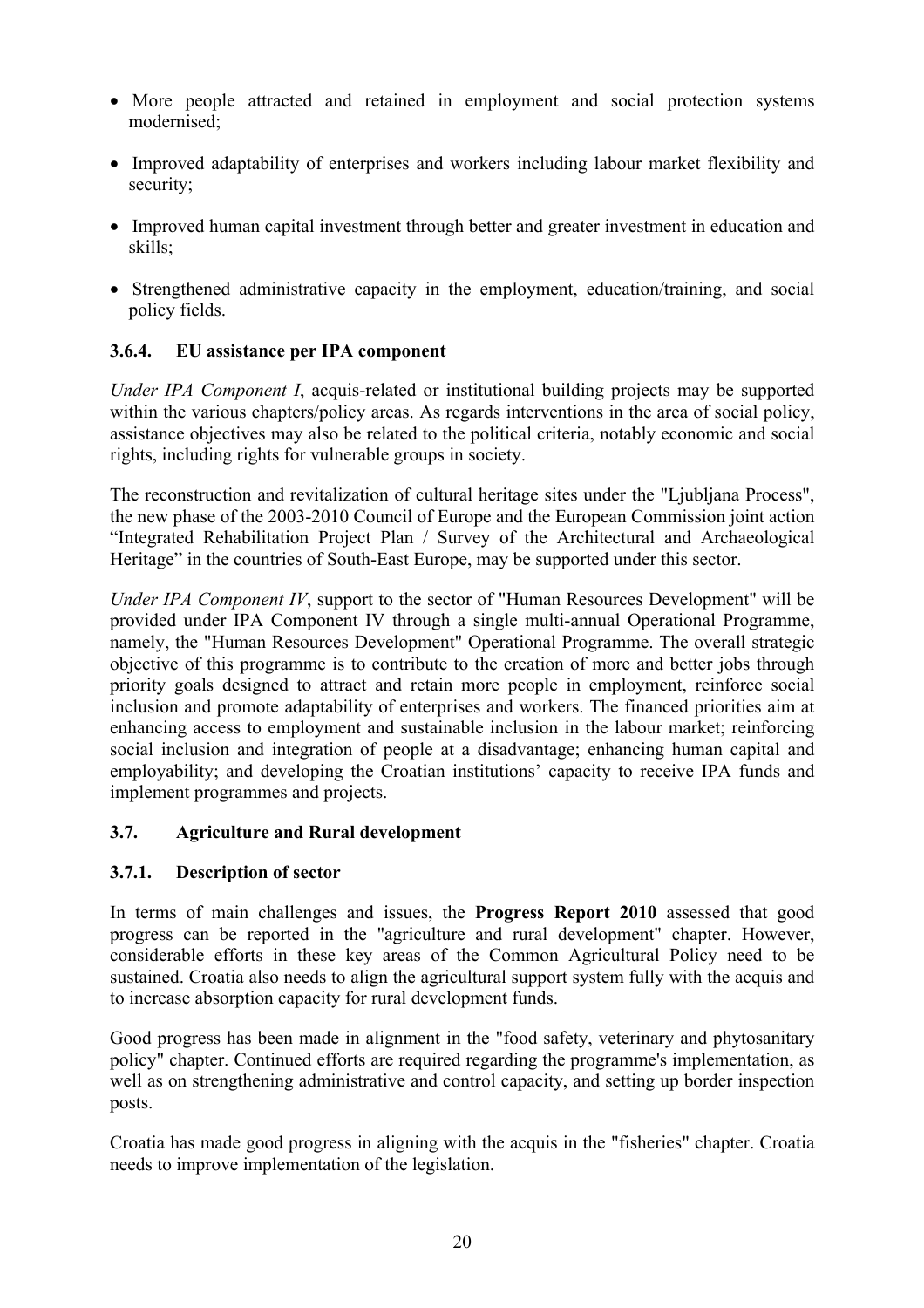In terms of sector readiness and national ownership, in particular for rural development funds, Croatia has established the multi-annual "Programme for agriculture and rural development" (IPARD) under IPA Component V.

## <span id="page-20-0"></span>**3.7.2. Past and ongoing assistance (EU and other donors)**

Under IPA Component I, support is being provided for capacity building and setting up for essential elements of the Common Agricultural Policy and Rural Development. Infrastructure and capacity building has also been supported in the area of food safety, veterinary and phytosanitary policy. As regards fisheries, Croatia used funds to establish the vessel monitoring system aligned with the acquis, to improve data collection and processing as well as to build up and strengthen the Croatia's fisheries administration and control capacity. Similar areas were supported under the processor programmes such as CARDS and PHARE.

Under IPA Component V, the multi-annual "Programme for agriculture and rural development" (IPARD) for Croatia was adopted by the Commission on 25 February 2008. Funds under this programme are mainly used to support investments on farms and in the processing sector to meet EU standards. Component V support is also used for the development of economic activities in rural areas and improve rural infrastructure. Croatia also used SAPARD funds, the predecessor programme of IPA component V, to support similar activities.

## <span id="page-20-1"></span>**3.7.3. Sector Objectives for EU support over next three years**

The objectives for EU support in this sector are consistent with the **Enlargement Strategy**'s key challenge of overcoming the economic crisis and supporting growth, as well as with the "**Europe 2020**" priorities in terms of competitiveness.

Support will be provided to facilitate the preparation of the beneficiary country for the participation in the Common Agricultural Policy (CAP), including the systems for management and control of financial expenditures, while at the same time assisting the beneficiary country with getting ready to effectively implement EU rural development programmes upon accession, including to prepare for the adaptation of the effects of climate change.

Support will also be provided for alignment with the acquis in the area of food safety, veterinary and phyto-sanitary policy and for the reinforcement of administrative structure required for the implementation of Common Fisheries Policy, in particular regarding the fisheries resources management and the fisheries inspection and control services.

**Indicators** to assess the impact of EU support may include:

- Setting up of an Integrated Administration and Control System (IACS) including the Land Parcel Identification System (LPIS) to be fully operational by the date of accession;
- Setting up of the paying agency to be fully operational by the date of accession;
- Setting up of the single common market organisation (CMO) to be fully operational by the time of accession;
- Improve the absorption capacity for rural development funds;
- Complete transposition and implementation of the acquis;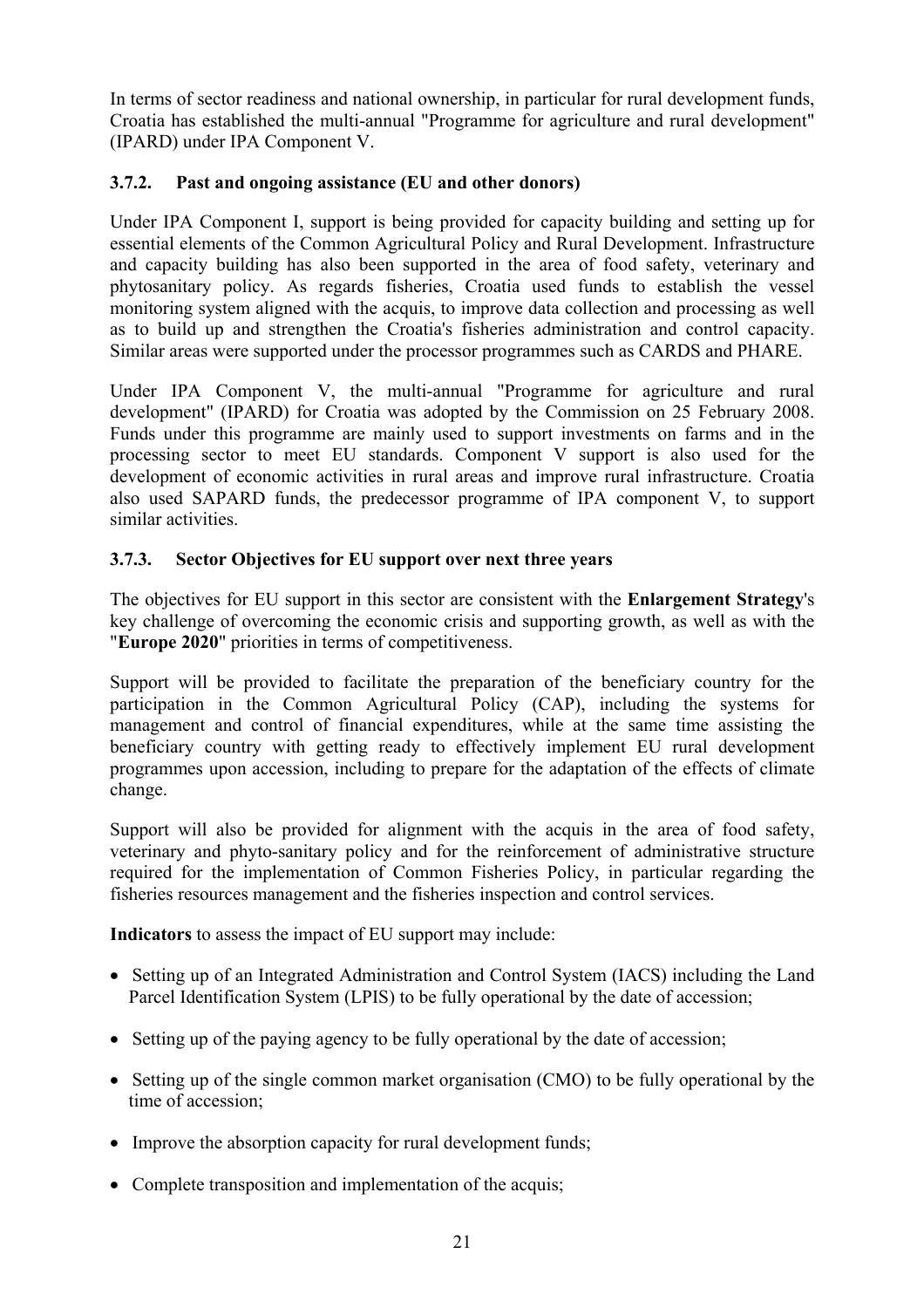- Complete the construction and equipment of border inspection posts to allow them to operate as EU Border inspection post as of the day of accession;
- Strengthen administrative capacity, in particular with regard to the implementation of the control of food and feed establishments, animal by-products;
- Complete the vessel monitoring system aligned with the acquis:
- Strengthen administrative capacity, in particular with regard to control at sea and at landing places;
- Improved employment opportunities, competitiveness and diversification of activities by beneficiaries in rural areas and increased income of the beneficiary farmers and private entrepreneurs from rural areas;
- Improved production conditions in terms of compliance with EU standards Increased added value of agricultural and fishery products through improved and rationalised processing and marketing of products;
- Decrease the number of agri food and animal by-product establishments not meeting the relevant EU standards;
- Improved processing and/or marketing of quality agricultural products as well as better preparation of the implementation of CMOs in the beneficiary sectors;
- Better protection of natural resources in the beneficiary areas and developed practical experience with regard to the implementation of agricultural production methods designed to protect the environment and maintain the country side;
- Better coordination and cooperation among institutions and improved participation of local actors in the development and implementation of rural development strategies.

#### <span id="page-21-0"></span>**3.7.4. EU assistance per IPA component**

*Under IPA Component I, acquis*-related or institutional building projects may be supported within the various chapters/policy areas.

*Under IPA Component V,* support to the sector of "Rural Development" is provided through a single multi-annual Rural Development Programme covering the entire period of 2007-2013 and targeting interventions that contribute to the sustainable adaptation of the agricultural and fisheries sectors and the implementation of EU standards concerning the common agricultural policy and related policy areas like food safety, veterinary and phytosanitary matters, preparatory actions for the implementation of agri-environmental measures and Leader as well as interventions for the sustainable development of rural areas while supporting the development of the rural economy.

Assistance under the IPARD programme is mainly granted in the form of support for private investments undertaken by natural or legal persons like farmers, food processing and marketing enterprises, small and medium enterprises in rural areas etc.